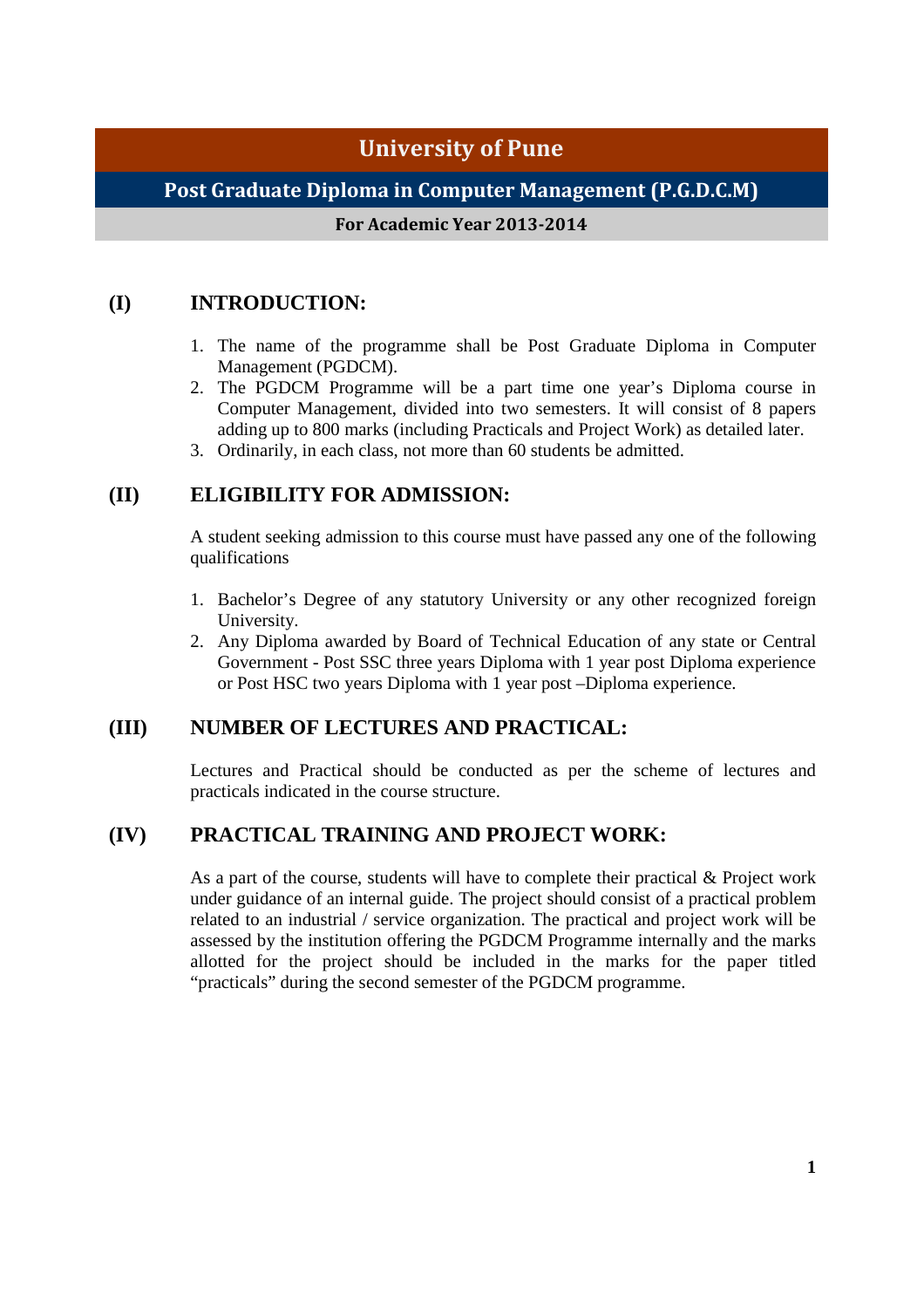### **(V) ASSESSMENT:**

In total 32 credits for this PGDCM program. 1 credit = 15 lecture Hrs.  $100$  Marks SUBJETCT= 4 CREDITS

| $Semester-I$  | 16 credits |
|---------------|------------|
| Semester – II | 16 credits |

Credit hours are based on the number of "contact hours" per week in class, for one term; formally, Semester Credit Hours. One credit will represent 15 teaching hours.

The final total assessment of the candidate is made in terms of an internal (concurrent) assessment and an external (university) assessment for each course.

These marks will be considered for the declaration of the results

## **(VI) EXAMINATION:**

Examinations shall be conducted at the end of the semester i.e. during November / December and in April/ May.

#### **(VII) STANDARD OF PASSING:**

Every candidate must secure at least Grade D in Concurrent Evaluation as well as University Examination as separate heads of passing for each course. Internal as well as external examination will be held in November and May.

Conversion of Marks to Grade Points & Grades: The marks shall be converted to grade points and grades using Table I below.

| Sr. No. | Marks      | Grade             | <b>Grade Point</b> |
|---------|------------|-------------------|--------------------|
|         | $100 - 75$ | $O -$ Outstanding | 06                 |
|         | $74 - 65$  | A - Very Good     | 05                 |
| 3       | 64 - 55    | $B - Good$        | 04                 |
|         | $54 - 50$  | $C - Average$     | 03                 |
| 5       | $49 - 45$  | D - Satisfactory  | 02                 |
| 6       | $44 - 40$  | $E - Pass$        | 01                 |
|         | $39 - 0$   | $F - Fail$        | 00                 |

|  |  | Table I: Points Grading System |  |
|--|--|--------------------------------|--|
|--|--|--------------------------------|--|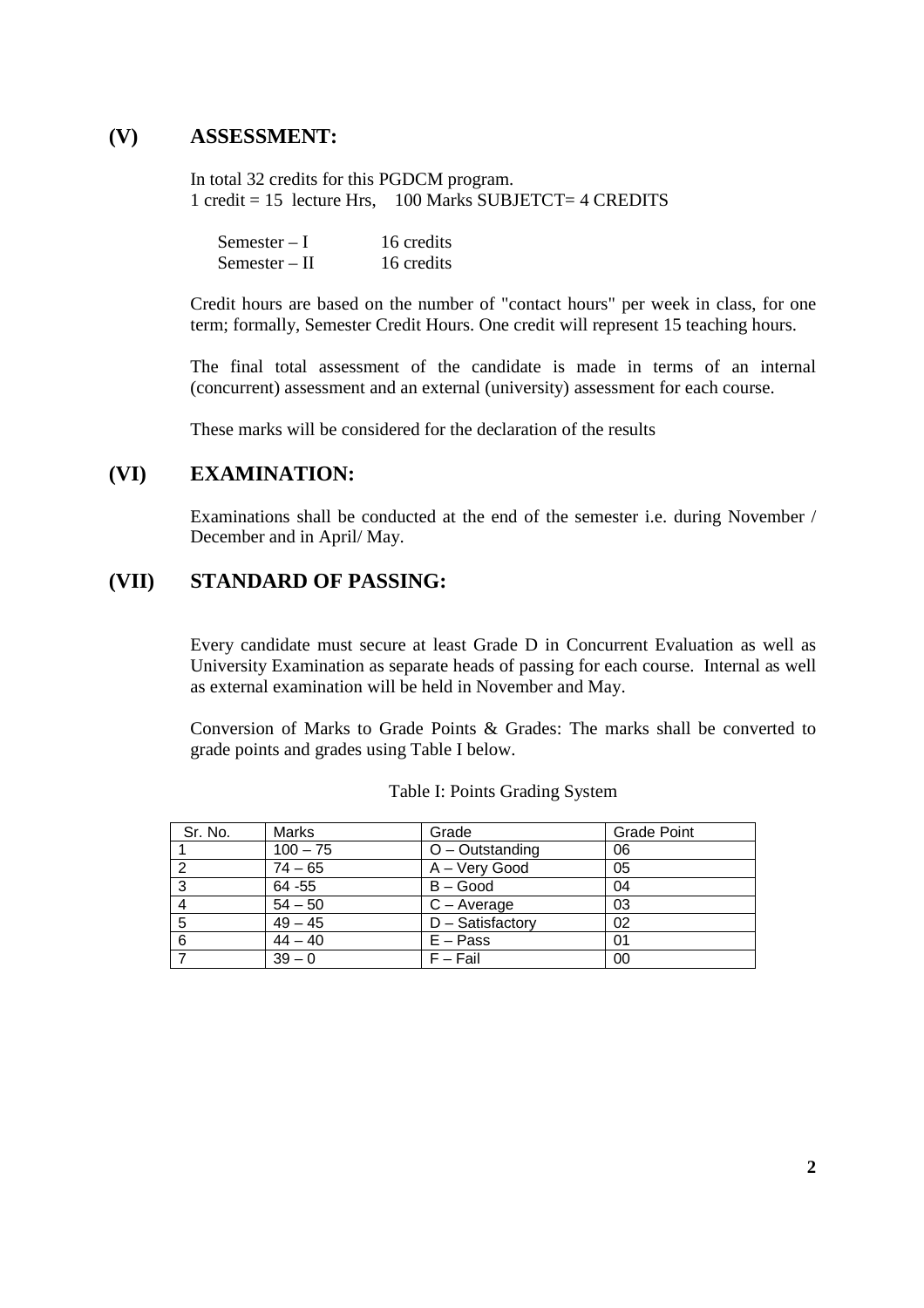#### **(VIII) REASSESSMENT OF INTERNAL MARKS:**

In case of those who have secured less than passing percentage of marks in internal i.e. less than 40%, the institute will administer a separate internal test. The results of which may be conveyed to the University as the Revised Internal Marks.

In case the result of the revised internal test is lower than the original marks then the original marks will prevail. In short, the rule is higher of the two figures should be considered.

However, the institute will not administer any internal test, for any subject for those candidates who have already secured 40% or more marks in the internal examination.

### **(IX) BACKLOG:**

Candidates can keep terms for any semester of PGDCM, irrespective of the number of subjects in which he/she has failed in the previous PGDCM semester examinations.

## **(X) BOARD OF PAPER SETTERS /EXAMINERS:**

For each Semester and examination there will be one board of Paper setters and examiners for every course. While appointing paper setter /examiners, care should be taken to see that there is at least one person specialized in each unit course.

### **(XI) CLASS:**

#### **The performance of a student will be evaluated in terms of two indices, viz.**

- a. Semester Grade Point Average (SGPA) which is the Grade Point Average for a semester.
- b. Cumulative Grade Point Average (CGPA) which is the Grade Point Average for all the completed semesters at any point in time.

**Semester Grade Point Average (SGPA):** At the end of each semester, SGPA is calculated as the weighted average of GPI of all courses in the current semester in which the student has passed, the weights being the credit values of respective courses.

SGPA = Grade Points divided by the summation of Credits of all Courses.

SGPA = 
$$
\frac{\sum \{C * GPI\}}{\sum C}
$$
 for a semester.

Where GPI is the Grade and C is credit for the respective Course.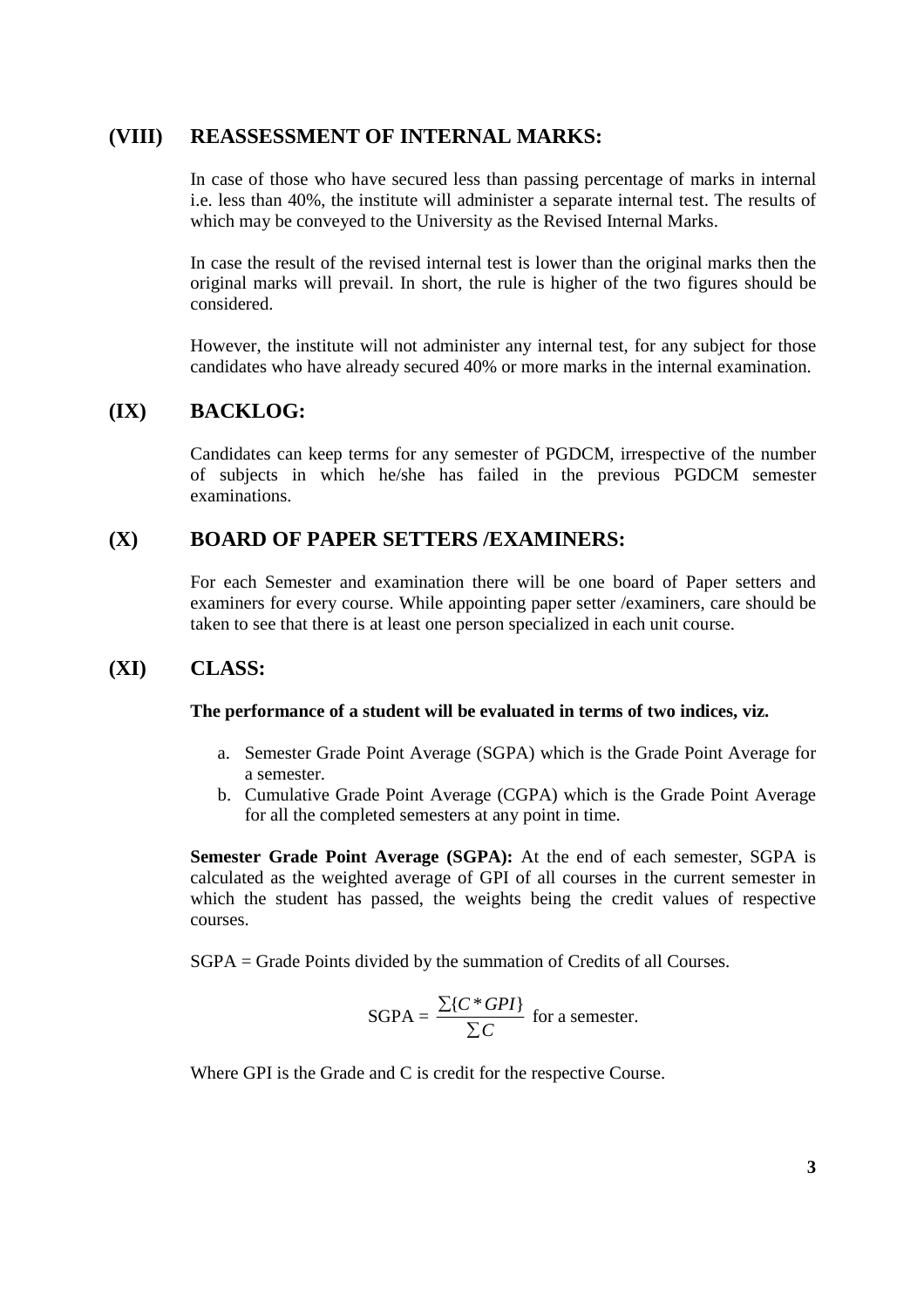**Cumulative Grade Point Average (CGPA):** Cumulative Grade Point Average (CGPA) is the grade point average for all completed semesters. CGPA is calculated as the weighted average of all GPI of all courses in which the student has passed up to the current semester.

Cumulative Grade Point Average (CGPA) for the Entire Course

SGPA = 
$$
\frac{\sum \{C * GPI\}}{\sum C}
$$
 for all semesters taken together.

Where GPI is the Grade and C is credit for the respective Course.

#### IMPORTANT NOTE:

If a student secures F grade in either or both of Concurrent Evaluation or University Evaluation for a particular course his /her credits earned for that course shall be ZERO.

**Award of Grade Cards:** The University of Pune under its seal shall issue to the learners a grade card on completion of each semester. The final Grade Card issued at the end of the final semester shall contain the details of all courses taken during the entire programme for obtaining the degree.

**Final Grades:** After calculating the SGPA for an individual semester and the CGPA for entire programme, the value shall be matched with the grade in the Grade Points & Descriptors Table as per the Points Grading System and expressed as a single designated GRADE (as per Table II) such as O, A, B, etc….

| Sr. No.        | <b>Marks</b> | Grade              | <b>Grade Point</b> |
|----------------|--------------|--------------------|--------------------|
|                | $100 - 75$   | $O - Outstanding$  | 06                 |
| 2              | $74 - 65$    | A – Very Good      | 05                 |
| 3              | $64 - 55$    | $B - Good$         | 04                 |
| $\overline{4}$ | $54 - 50$    | $C - Average$      | 03                 |
| 5              | $49 - 45$    | $D - Satisfactory$ | 02                 |
| 6              | $44 - 40$    | $E - Pass$         | 01                 |
|                | $39 - 0$     | $F - Fail$         | 00                 |

Table II: Grade Points & Descriptors

The description of the final grades shall be as follows:

#### **O: Outstanding (Excellent Analysis of the topic - 75% and above)**

Accurate knowledge of the primary material, wide range of reading, logical development of ideas, originality in approaching the subject. Neat and systematic organization of content, elegant and lucid style.

#### **A: Very Good (Excellent Analysis of the topic - 65 to 74 %)**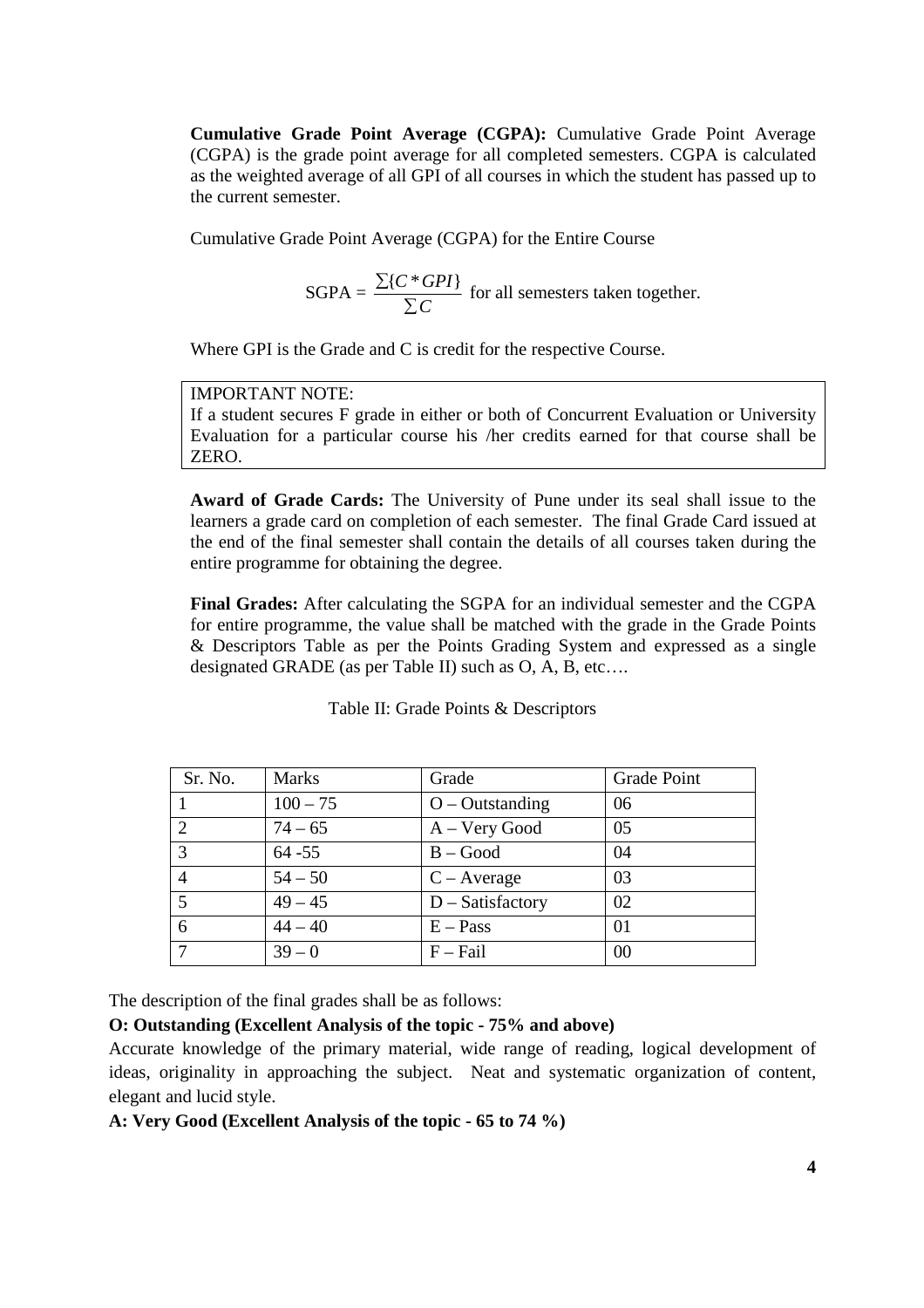Accurate knowledge of the primary material, acquaintance with seminal publications, logical development of ideas. Neat and systematic organization of content, effective and clear expression.

#### **B : Good (Good Analysis and treatment of the topic - 55 to 64 %)**

Basic knowledge of the primary material, logical development of ideas. Neat and systematic organization of content, effective and clear expression.

#### **C : Average (Some important points covered – 50 to 54%)**

Basic knowledge of the primary material, logical development of ideas. Neat and systematic organization of content, good language or clear expression.

#### **D: Satisfactory (Some points discussed – 45 to 49%)**

Basic knowledge of the primary material, some organization of content, acceptable language or expression.

#### **E: Pass (Any two of the above – 40 to 44%)**

**F: Fail (None of the above – 0 to 39%)** 

A student who secures grade E or above in a course is said to have completed /earned the credits assigned to the course. A student who completed the minimum credits required for the MCA programme shall be declared to have completed the programme.

### NOTE:

The Grade Card for the final semester shall indicate the following, amongst other details:

- a. Grades for concurrent and university evaluation, separately, for all courses offered by the student during the entire programme along with the grade for the total score.
- b. SGPA for each semester.
- c. CGPA for final semester.
- d. Total Marks Scored out of Maximum Marks for the entire programme, with breakup of Marks Scored in Concurrent Evaluation and University Evaluation.
- e. Marks scored shall not be recorded on the Grade Card for intermediate semesters.
- f. The grade card shall also show the 10-point scale and the formula to convert GPI,
- SGPA, and/or CGPA to percent marks.

## **(XII) MEDIUM OF INSTRUCTION:**

The medium of Instruction will be English.

### **(XIII) CLARIFICATION OF SYLLABUS:**

It may be necessary to clarify certain points regarding the course. The syllabus Committee should meet at least once in a year to study and clarify any difficulties from the Institutes.

## **(XIV) REVISION OF SYLLABUS:**

As the computer technology is changing very fast, revision of the syllabus should be considered every 3 years.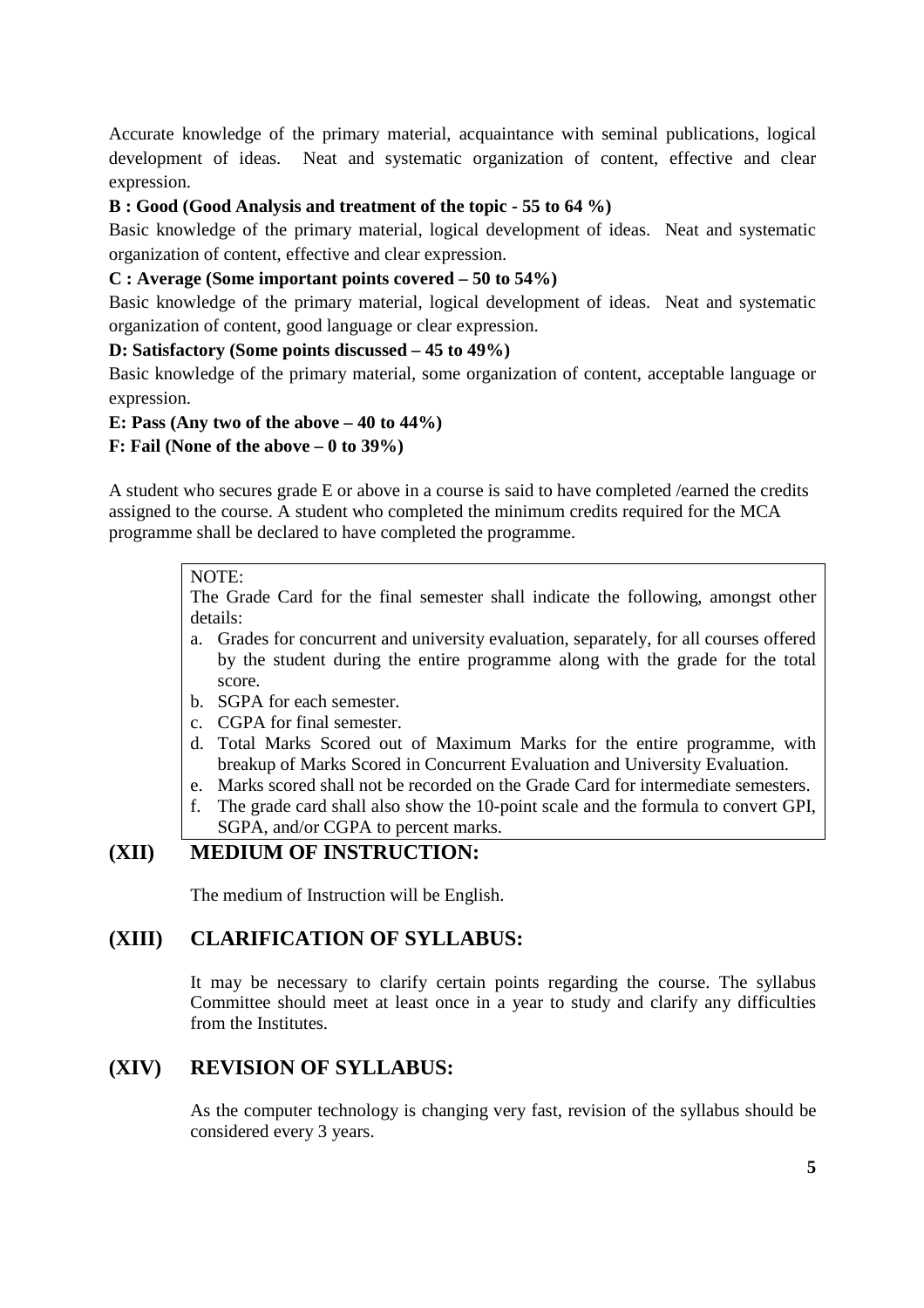# **(XV) TEACHING AND PRACTICAL SCHEME:**

## **TOTAL CREDITS=32, 1 CREDIT = 15 LECTURE HRS, 100 MARKS SUBJECT= 4 CREDITS**

| <b>PGDCM – Semester I</b> |                                                                                                         |             |              |                                             |         |  |
|---------------------------|---------------------------------------------------------------------------------------------------------|-------------|--------------|---------------------------------------------|---------|--|
| Subject<br>Code           | <b>Subject Name</b>                                                                                     | <b>Type</b> | <b>Marks</b> | Hrs.<br>(30 Sessions)<br>of 90 Min<br>each) | Credits |  |
| 101                       | Elements of Information Technology and<br>Office Automation (Windows Operating<br>System and MS Office) | C           | 100          | 45                                          |         |  |
| 102                       | Programming using Visual Basic                                                                          | C           | 100          | 45                                          |         |  |
| 103                       | Introduction to $C$ and $C_{++}$ Language                                                               | C           | 100          | 45                                          |         |  |
| 104                       | Practicals                                                                                              | FI          | 100          | 45                                          |         |  |

|                 | <b>PGDCM – Semester II</b>                                  |               |              |                                            |         |  |  |  |  |
|-----------------|-------------------------------------------------------------|---------------|--------------|--------------------------------------------|---------|--|--|--|--|
| Subject<br>Code | <b>Subject Name</b>                                         | Type          | <b>Marks</b> | Hrs.<br>(30 Sessions<br>of 90 Min<br>each) | Credits |  |  |  |  |
| 201             | Web Technology including Ecommerce,<br>HTML and Basic Java. | C             | 100          | 45                                         |         |  |  |  |  |
| 202             | Software Engineering                                        | C             | 100          | 45                                         |         |  |  |  |  |
| 203             | Database Management System and Oracle                       | $\mathcal{C}$ | 100          | 45                                         |         |  |  |  |  |
| 204             | Practicals                                                  | FI            | 100          | 45                                         |         |  |  |  |  |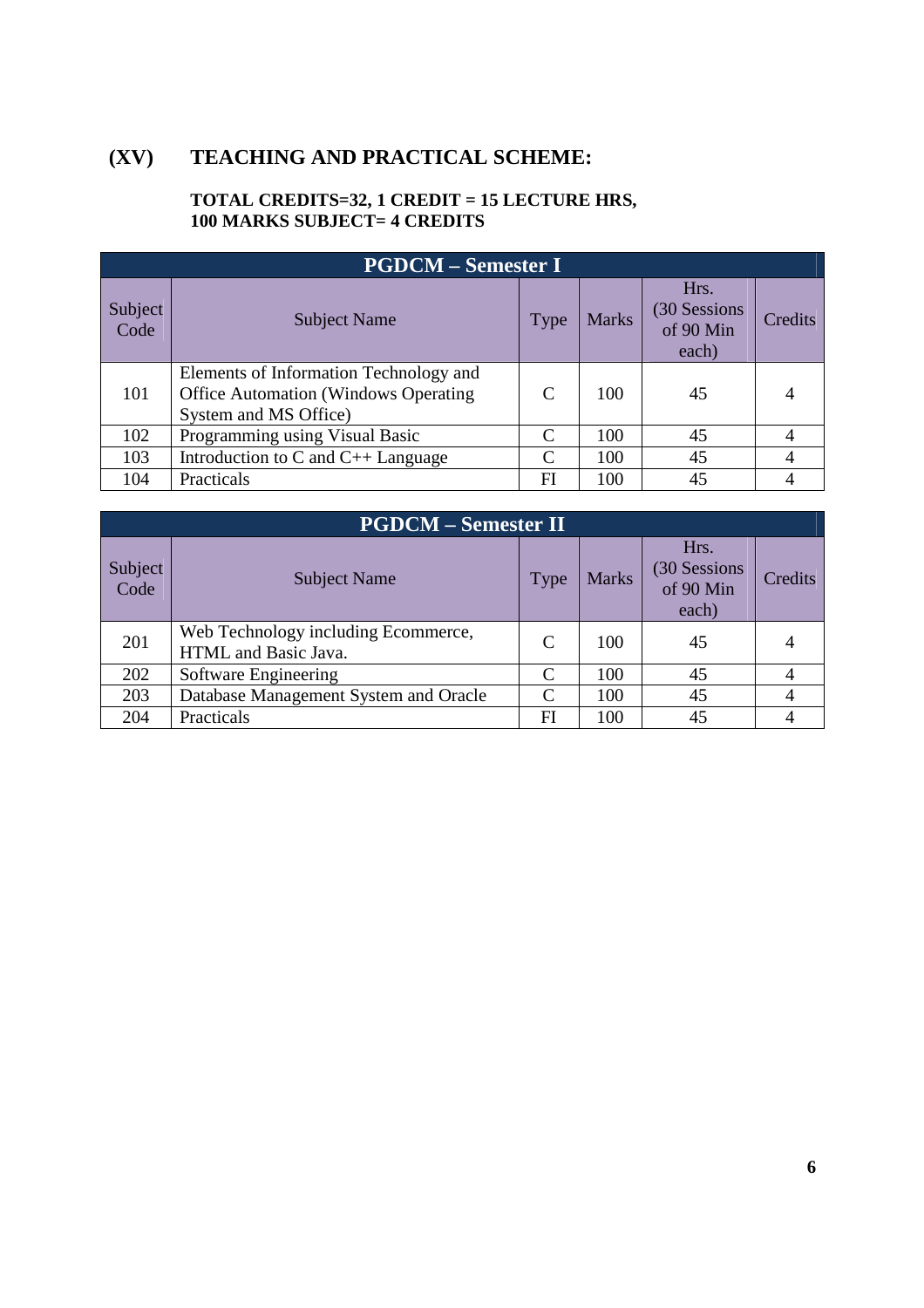## **Detailed syllabus for Post Graduate Diploma in Computer Management (2 Semesters)**

# **Semester - I**

| Sr.<br>No. | <b>Subject</b><br>Code | <b>Subject Title</b>                                                                                 | <b>Marks</b> |
|------------|------------------------|------------------------------------------------------------------------------------------------------|--------------|
|            | 101                    | Elements of Information Technology and Office Automation<br>(Windows Operating System and MS Office) | 100          |

| Sr.<br>N <sub>o</sub> |                 | <b>Topic Details</b>                                | Nos. of<br><b>Session</b> | $\frac{0}{0}$ | <b>Reference</b><br><b>Books</b> |
|-----------------------|-----------------|-----------------------------------------------------|---------------------------|---------------|----------------------------------|
| $\mathbf{1}$          |                 | <b>Introduction</b>                                 | 1                         | 5             | 1                                |
|                       | 1.1             | What is computer                                    |                           |               |                                  |
|                       | 1.2             | Characteristics                                     |                           |               |                                  |
|                       | 1.3             | Basic building blocks-CPU,                          |                           |               |                                  |
|                       | 1.4             | I/O memory                                          |                           |               |                                  |
|                       | 1.5             | History and generation                              |                           |               |                                  |
| $\overline{2}$        |                 | <b>Data Representation</b>                          | 5                         | 15            | 1,7                              |
|                       | 2.1             | Need for binary system                              |                           |               |                                  |
|                       | 2.2             | Conversion, representation of negative<br>$nos-ing$ |                           |               |                                  |
|                       |                 | magnitude                                           |                           |               |                                  |
|                       | 2.3             | 1's and 2's complement                              |                           |               |                                  |
|                       | 2.4             | Representation of fractions                         |                           |               |                                  |
|                       | 2.5             | Binary arithmetic - Add, Sub, Mul, Div.             |                           |               |                                  |
|                       | 2.6             | Representations of characters- ASCII, EBCDIC        |                           |               |                                  |
| 3                     | <b>Hardware</b> |                                                     | 8                         | 20            | 1,2,7                            |
|                       | 3.1             | Logic gates (AND, OR, NOT)-No Boolean algebra       |                           |               |                                  |
|                       | 3.2             | Input device (types, working), keyboard, mouse,     |                           |               |                                  |
|                       |                 | Special purpose i/p devices and applications MICR,  |                           |               |                                  |
|                       |                 | Bar code scanner, OCR, Joystick etc.                |                           |               |                                  |
|                       | 3.3             | devices<br>(Types, working Application),<br>Output  |                           |               |                                  |
|                       |                 | monitor, printer, plotter                           |                           |               |                                  |
|                       | 3.4             | Memory devices, Primary memory- R/W ROM etc.,       |                           |               |                                  |
|                       |                 | Extended, Expanded memory, Secondary Memory -       |                           |               |                                  |
|                       |                 | Floppy, HDD, CDROM, Tape, RAID, DVD etc.            |                           |               |                                  |
|                       | 3.5             | Multimedia, Types of Data Processing-batch, online  |                           |               |                                  |
|                       |                 | and real-time.                                      |                           |               |                                  |
| 4                     | <b>Software</b> |                                                     | 5                         | 10            | 1,2,5                            |
|                       | 4.1             | $Classification - systems / Application$            |                           |               |                                  |
|                       | 4.2             | System software - Compilers, Interpreters,          |                           |               |                                  |
|                       | 4.3             | Programming languages - .exe, .com programs         |                           |               |                                  |
|                       | 4.4             | $Files - types, operations$                         |                           |               |                                  |
|                       | 4.5             | DOS, Win 9x, Booting process / Device drivers /     |                           |               |                                  |
|                       |                 | systems files operations (practical)                |                           |               |                                  |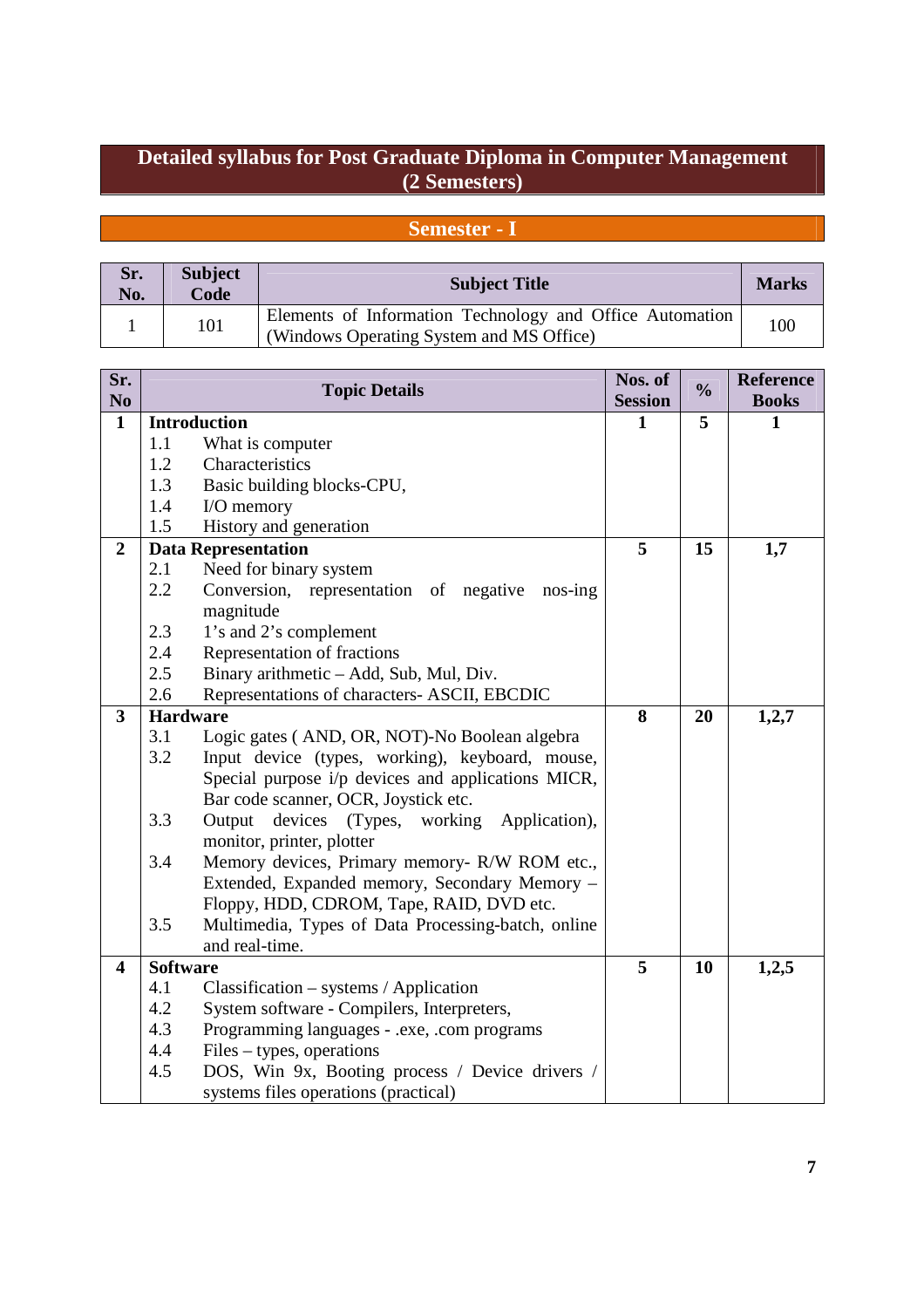| 5                |                 | <b>Operating System Introduction</b>                    | $\mathbf{1}$   | 8  | 8       |
|------------------|-----------------|---------------------------------------------------------|----------------|----|---------|
| 6                |                 | <b>Miscellaneous</b>                                    |                | 8  | 1,2,3,6 |
|                  | 6.1             | Viruses, Maintenance (Do's & Don't's)                   |                |    |         |
|                  |                 |                                                         |                |    |         |
|                  |                 | <b>Office Automation &amp; MS Office</b>                |                |    |         |
| 7                |                 | <b>Introduction to MS Windows</b>                       | 5              | 10 | 6       |
|                  | 7.1             | What is GUI & Windows                                   |                |    |         |
|                  | 7.2             | Concepts of Toolbars, menus Title bar, controls,        |                |    |         |
|                  |                 | dialogue box, status bar, message box and mouse         |                |    |         |
|                  |                 | operations Program manager - all options                |                |    |         |
|                  | 7.3             | File Manager - All options                              |                |    |         |
| 8                | <b>MS Word</b>  |                                                         | $\overline{2}$ | 9  | 6       |
|                  | 8.1             | Create and open documents                               |                |    |         |
|                  | 8.2             | Edit your documents, Advanced editing-find text,        |                |    |         |
|                  |                 | replace text, check spelling, using autocorrect / auto- |                |    |         |
|                  |                 | text)                                                   |                |    |         |
|                  | 8.3             | Save and exit documents                                 |                |    |         |
|                  | 8.4             | Using multiple documents                                |                |    |         |
|                  | 8.5             | Print documents                                         |                |    |         |
|                  | 8.6             | Formal documents                                        |                |    |         |
| $\boldsymbol{9}$ | <b>MS Excel</b> |                                                         | $\overline{2}$ | 15 | 6       |
|                  | 9.1             | Start Excel, Open / Create spreadsheet, Save & exit     |                |    |         |
|                  |                 | spreadsheet                                             |                |    |         |
|                  | 9.2             | Edit spreadsheet using formulae and function            |                |    |         |
|                  | 9.3             | Format spreadsheet                                      |                |    |         |
|                  | 9.4             | Print spreadsheet                                       |                |    |         |
|                  | 9.5             | Using multiple spreadsheet                              |                |    |         |
| 10               |                 | <b>Introduction to Microsoft Outlook</b>                |                |    | 1,5     |

|                | <b>Reference Books</b>                              |                      |  |  |  |
|----------------|-----------------------------------------------------|----------------------|--|--|--|
|                | <b>Fundamentals of Computers</b>                    | V.Rajaraman          |  |  |  |
| $\overline{2}$ | Peter Norton's Introduction to Computers            | Peter Norton         |  |  |  |
| 3              | <b>Computer Network</b>                             | Andrew S Tanenbaum   |  |  |  |
| $\overline{4}$ | <b>Computer Networks and Distributed Processing</b> | James Martin         |  |  |  |
| 5              | <b>Computer Studies</b>                             | C S French           |  |  |  |
| 6              | Manual for Ms Office                                |                      |  |  |  |
| 7              | <b>Fundamentals of Digital Computer</b>             | <b>Thomas Bartee</b> |  |  |  |
| 8              | <b>Operating System</b>                             | Milan Milenkovic     |  |  |  |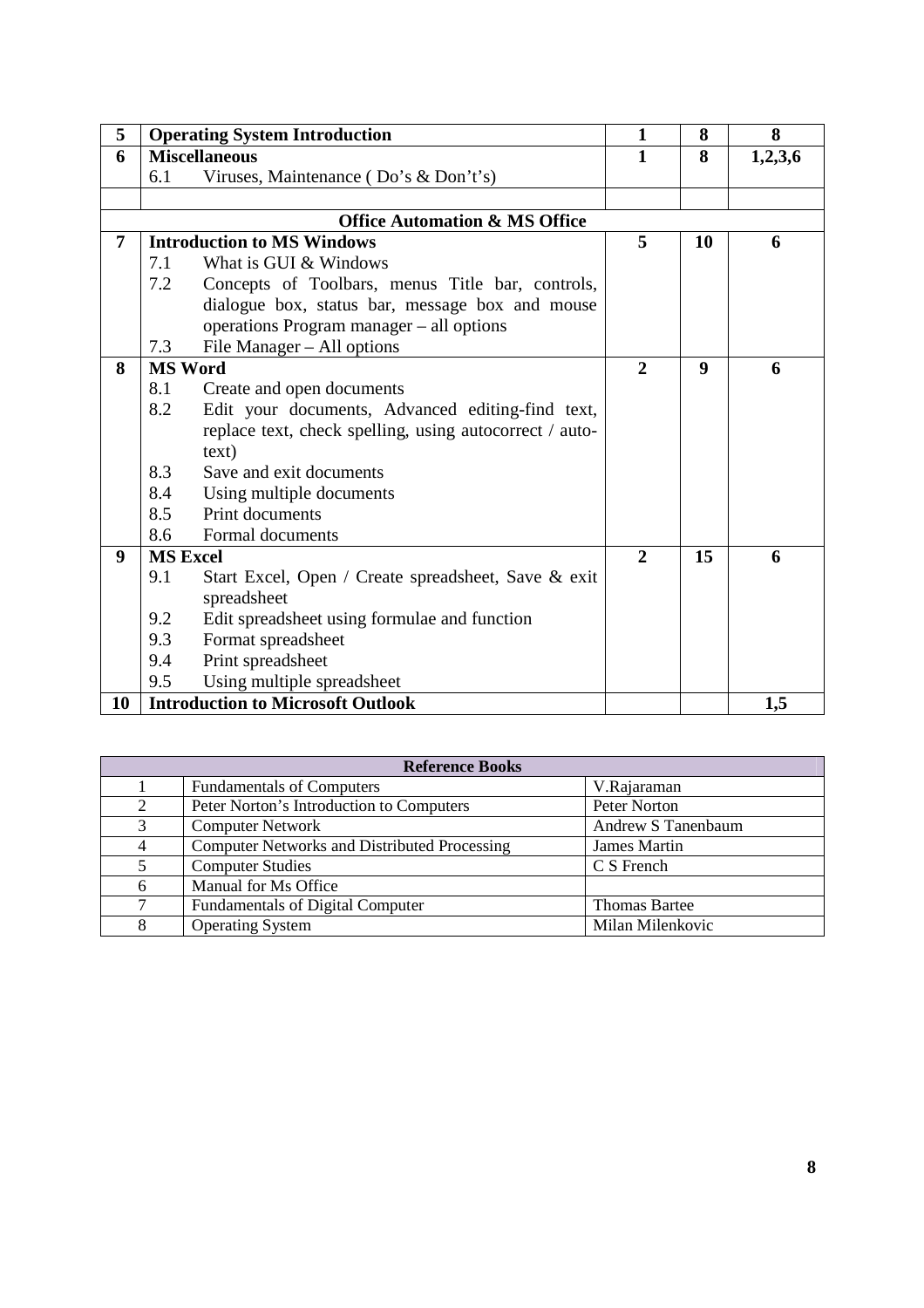| Sr.<br>No. | <b>Subject</b><br>Code | <b>Subject Title</b>           | <b>Marks</b> |
|------------|------------------------|--------------------------------|--------------|
| ∼          | 102                    | Programming using Visual Basic | 100          |

| Sr.<br>N <sub>o</sub>   | <b>Topic Details</b>                                  | Nos. of<br><b>Session</b> | $\frac{0}{0}$ | <b>Reference</b><br><b>Books</b> |
|-------------------------|-------------------------------------------------------|---------------------------|---------------|----------------------------------|
| $\mathbf{1}$            | <b>Introduction</b>                                   | 6                         | 15            | 1,2                              |
|                         | Event driven programming<br>1.1                       |                           |               |                                  |
|                         | 1.2<br>Starting & Exiting VB                          |                           |               |                                  |
|                         | 1.3<br>Understand VB Environment - Project explorer,  |                           |               |                                  |
|                         | Properties window, Toolbox, Form layout window,       |                           |               |                                  |
|                         | Property pages                                        |                           |               |                                  |
|                         | Getting help<br>1.4                                   |                           |               |                                  |
|                         | 1.5<br>Saving project                                 |                           |               |                                  |
|                         | Printing project<br>1.6                               |                           |               |                                  |
|                         | Running application<br>1.7                            |                           |               |                                  |
| $\boldsymbol{2}$        | <b>Adding Code And events</b>                         | 3                         | 10            | 1,2                              |
|                         | 2.1<br>Code window                                    |                           |               |                                  |
|                         | 2.2<br>Naming Conventions, Variables (all datatypes - |                           |               |                                  |
|                         | byte, Boolean, integer, long, long integer, single,   |                           |               |                                  |
|                         | double,<br>currency,<br>decimal,<br>date<br>object    |                           |               |                                  |
|                         | (fixed/variable), variant (with numbers/ characters)  |                           |               |                                  |
|                         | user – defined (using types), Strings.                |                           |               |                                  |
|                         | 2.3<br>Scope(global, local, static)                   |                           |               |                                  |
|                         | 2.4<br>Constants                                      |                           |               |                                  |
| 3                       | <b>Visual Basic controls</b>                          | 7                         | 20            | 1,2                              |
|                         | Label and Text box<br>3.1                             |                           |               |                                  |
|                         | 3.2<br>Command button                                 |                           |               |                                  |
|                         | 3.3<br>Frame, check box, option button                |                           |               |                                  |
|                         | 3.4<br>List box, combo box                            |                           |               |                                  |
|                         | 3.5<br>Drive list box and Dir list box, file list box |                           |               |                                  |
|                         | Formatting<br>3.6                                     |                           |               |                                  |
|                         | 3.7<br>Control arrays                                 |                           |               |                                  |
|                         | 3.8<br>Tab order                                      |                           |               |                                  |
| $\overline{\mathbf{4}}$ | <b>Working with functions</b>                         | 4                         | 10            | 1,2                              |
|                         | <b>String</b><br>4.1                                  |                           |               |                                  |
|                         | Mathematical<br>4.2                                   |                           |               |                                  |
|                         | 4.3<br>Date                                           |                           |               |                                  |
|                         | 4.4<br>Data type conversions                          |                           |               |                                  |
| 5                       | <b>Control statements and loop structure</b>          | 3                         | 15            | 1,2                              |
|                         | IF & IIF statement<br>5.1                             |                           |               |                                  |
|                         | 5.2<br>Select case                                    |                           |               |                                  |
|                         | 5.3<br>Do                                             |                           |               |                                  |
|                         | 5.4<br>For                                            |                           |               |                                  |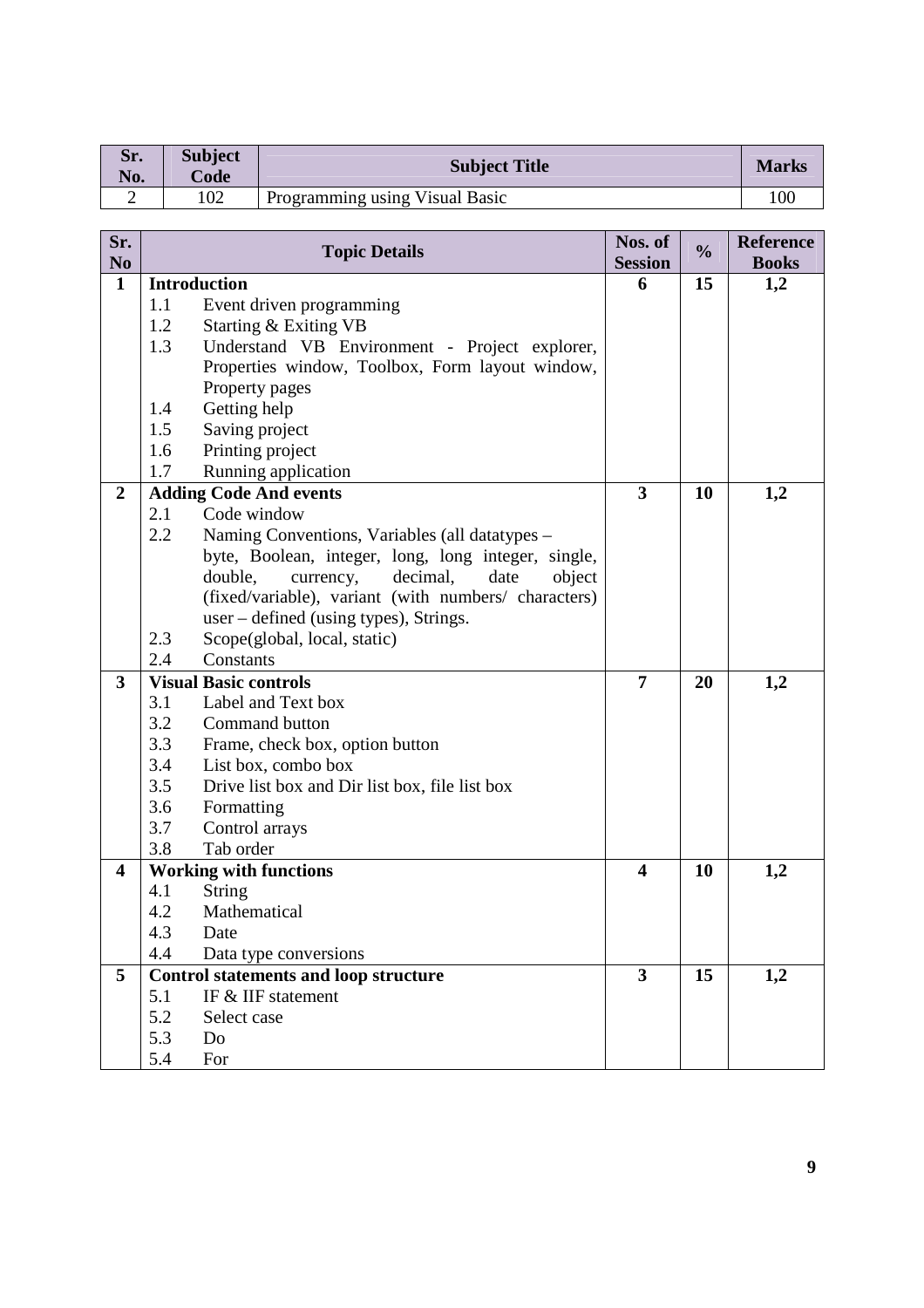| 6 |              | <b>Dialog Boxes</b>                       | 3 | 5  | 1,2 |
|---|--------------|-------------------------------------------|---|----|-----|
|   | 6.1          | Message box                               |   |    |     |
|   | 6.2          | Input box                                 |   |    |     |
|   | 6.3          | Common Dialog Box(Microsoft-Common Dialog |   |    |     |
|   |              | Box $6.0$                                 |   |    |     |
| 7 | <b>Menus</b> |                                           | 4 | 25 | 1,2 |
|   | 7.1          | Creating menus                            |   |    |     |
|   | 7.2          | Adding code to menu                       |   |    |     |
|   | 7.3          | <b>Toolbars</b>                           |   |    |     |
|   | 7.4          | Other Common Controls( MS Windows Common  |   |    |     |
|   |              | Controls 6.0)                             |   |    |     |

| <b>Reference Books</b> |                                    |            |  |
|------------------------|------------------------------------|------------|--|
|                        | Visual Basic 6.0 in 21 days        | Peter Greg |  |
|                        | Complete Reference on Visual Basic |            |  |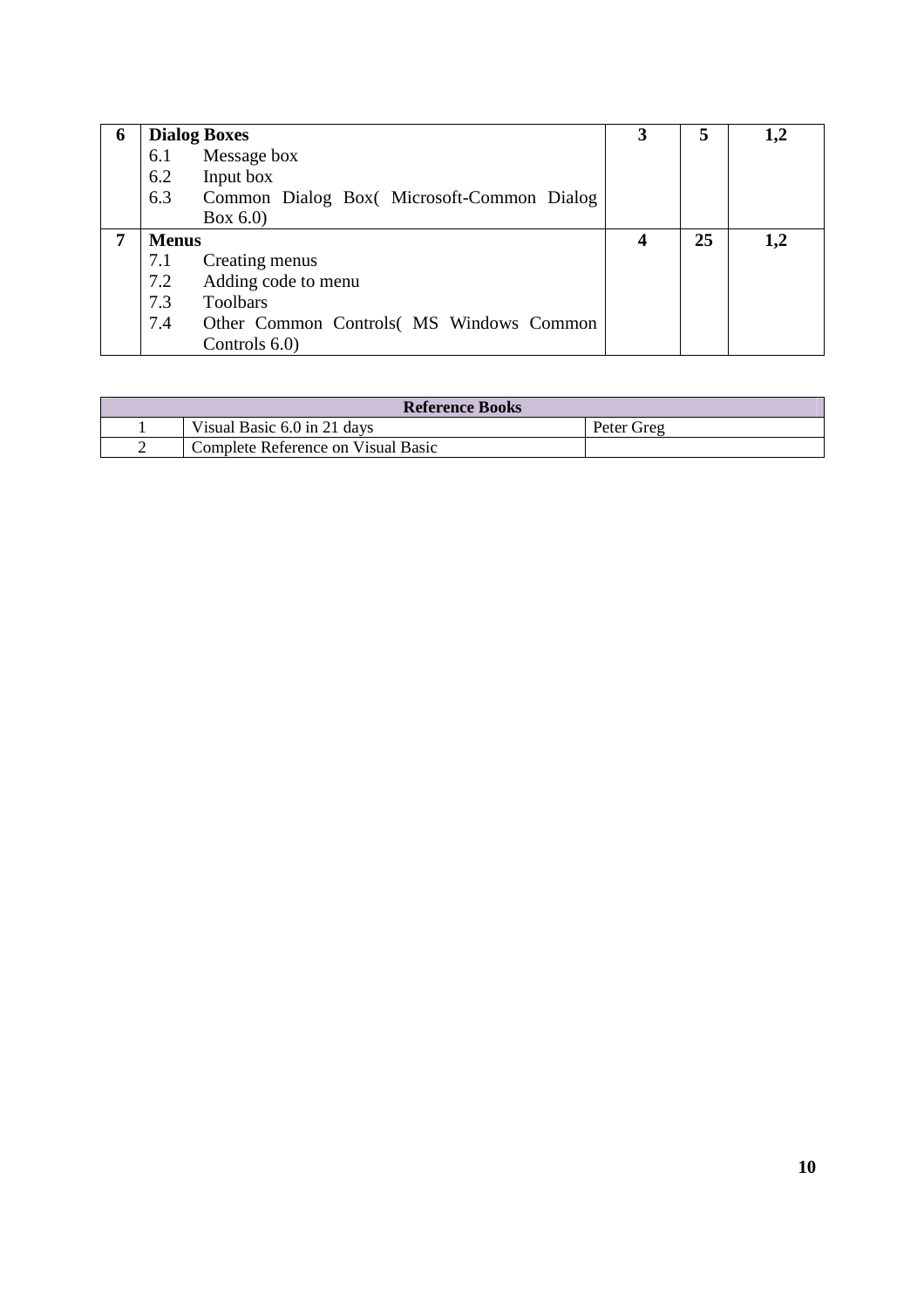| Sr.<br>No. | <b>Subject</b><br>Code | <b>Subject Title</b>                      | <b>Marks</b> |
|------------|------------------------|-------------------------------------------|--------------|
|            | 103                    | Introduction to $C$ and $C_{++}$ Language | 100          |

## **Part A: Introduction to C**

| Sr.<br>N <sub>0</sub>   |                                    | <b>Topic Details</b>                                     | Nos. of<br><b>Session</b> | $\frac{0}{0}$    | <b>Reference</b><br><b>Books</b> |
|-------------------------|------------------------------------|----------------------------------------------------------|---------------------------|------------------|----------------------------------|
| $\mathbf{1}$            |                                    | An Overview of C                                         | 1                         | $\boldsymbol{2}$ | 1,3,4                            |
|                         | 1.1                                | Brief History of C                                       |                           |                  |                                  |
|                         | 1.2                                | Compilation & Execution of C. Program                    |                           |                  |                                  |
| $\overline{2}$          |                                    | <b>C</b> Fundamentals                                    | $\overline{2}$            | 8                | 1,3,4                            |
|                         | 2.1                                | Variables, Data Types, Operator & Expression             |                           |                  |                                  |
|                         | 2.2                                | <b>Character Set</b>                                     |                           |                  |                                  |
|                         | 2.3                                | C Token, Identifier & Keyword, Constant, Integer,        |                           |                  |                                  |
|                         |                                    | Floating Point, Character, String, Enumeration           |                           |                  |                                  |
|                         | 2.4                                | Data Types in C, Data Declaration & Definition           |                           |                  |                                  |
|                         | 2.5                                | Operator<br>& Expression-Arithmetic, Relational,         |                           |                  |                                  |
|                         |                                    | Logical,<br>Increment<br>Decrement,<br>$\&$<br>Bitwise,  |                           |                  |                                  |
|                         |                                    | Assignment, Conditional, Precedence & Associativity      |                           |                  |                                  |
|                         |                                    | of Operators.                                            |                           |                  |                                  |
| $\overline{\mathbf{3}}$ | <b>Console I/O</b>                 |                                                          | $\mathbf{1}$              | $\overline{2}$   | 1,3,4                            |
|                         | 3.1                                | Introduction                                             |                           |                  |                                  |
|                         | 3.2                                | Character Input & Output                                 |                           |                  |                                  |
|                         | 3.3                                | String Input & Output                                    |                           |                  |                                  |
|                         | 3.4                                | Formatted Input / Output (scanf/printf), sprintf $\&$    |                           |                  |                                  |
| $\overline{\mathbf{4}}$ | sscanf<br><b>Control Statement</b> |                                                          |                           | 8                |                                  |
|                         | 4.1                                | Introduction                                             | $\overline{2}$            |                  | 1,3,4                            |
|                         | 4.2                                | Selection Statements – if, Nested if, if-else-if, The ?  |                           |                  |                                  |
|                         |                                    | Alternative, the Conditional Expression, switch,         |                           |                  |                                  |
|                         |                                    | Nested switch                                            |                           |                  |                                  |
|                         | 4.3                                | Jump Statements – goto $\&$ label, exit() function       |                           |                  |                                  |
| 5                       |                                    | <b>Loop control Structure</b>                            | $\overline{\mathbf{3}}$   | 8                | 1,3,4                            |
|                         | 5.1                                | The for statement; Nested for Loop; for loop             |                           |                  |                                  |
|                         |                                    | variants; the while statement; Increment / decrement     |                           |                  |                                  |
|                         |                                    | operators                                                |                           |                  |                                  |
|                         | 5.2                                | Use of Break and Continue; the do-while loop             |                           |                  |                                  |
| 6                       | <b>Array</b>                       |                                                          | $\overline{\mathbf{3}}$   | 10               | 1,3,4                            |
|                         | 6.1                                | Single Dimension Arrays, Accessing array elements,       |                           |                  |                                  |
|                         |                                    | Initializing<br>an<br>Multidimensional Arrays,<br>array, |                           |                  |                                  |
|                         |                                    | Initializing the arrays                                  |                           |                  |                                  |
|                         | 6.2                                | Memory Representation, Accessing array elements          |                           |                  |                                  |
|                         | 6.3                                | Passing Single Dimension array to Function               |                           |                  |                                  |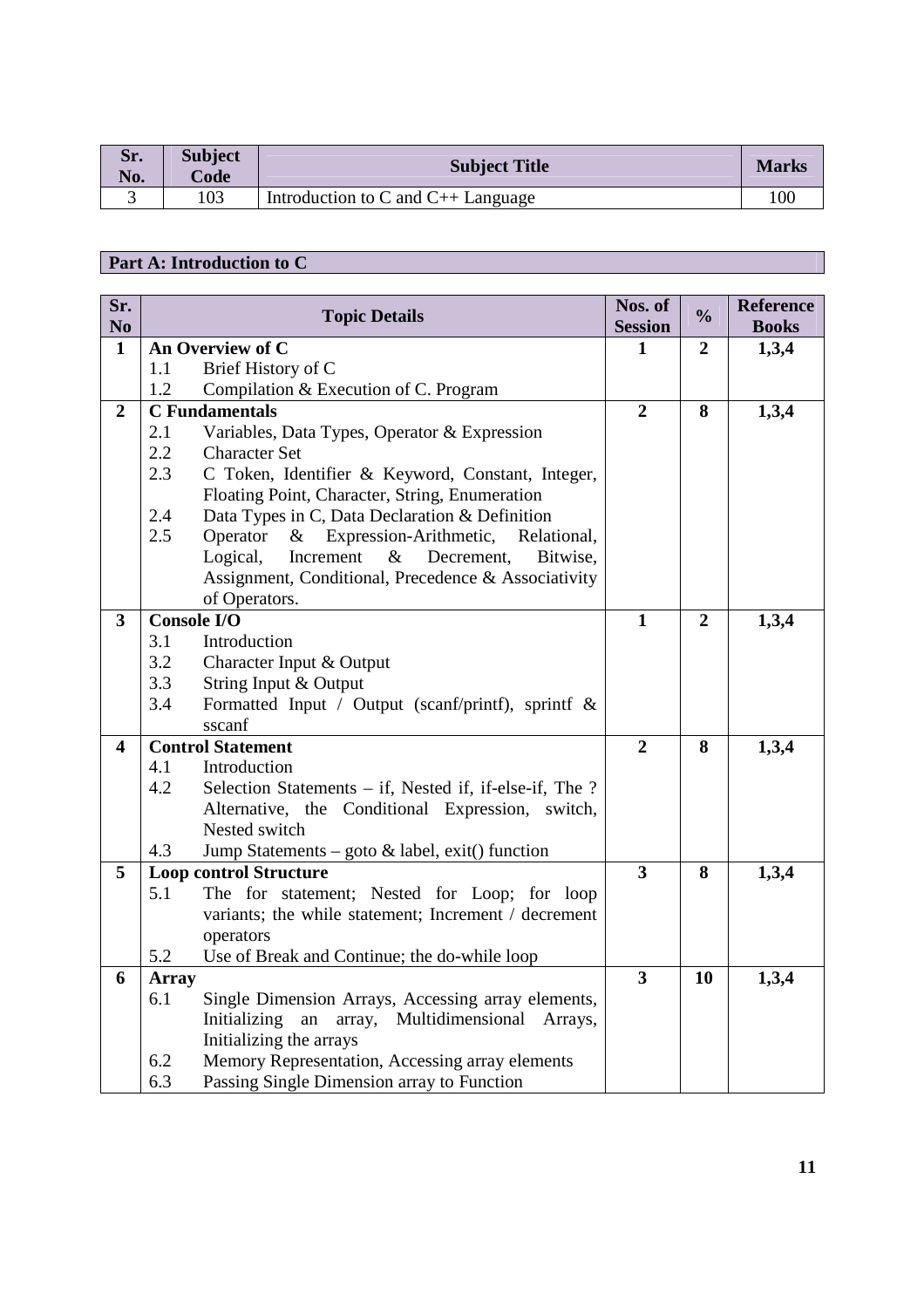|   |                          | <b>Storage Classes</b>                                                        |   | 5  | 1,3,4 |
|---|--------------------------|-------------------------------------------------------------------------------|---|----|-------|
|   | 7.1                      | Automatic, Register, Static (local and global),                               |   |    |       |
|   |                          | External, scope rules                                                         |   |    |       |
| 8 |                          | <b>Functions</b>                                                              | 2 | 10 | 3     |
|   | 8.1                      | Introduction                                                                  |   |    |       |
|   | 8.2                      | Arguments & local variables                                                   |   |    |       |
|   | 8.3                      | Returning Function Results by reference & Call by                             |   |    |       |
|   |                          | value                                                                         |   |    |       |
|   | 8.4                      | Recursion                                                                     |   |    |       |
| 9 | <b>Character Strings</b> |                                                                               |   | 5  | 1,3,4 |
|   | 9.1                      | What are strings, standard library string functions:                          |   |    |       |
|   |                          | $\text{strlen}()$ , $\text{strcat}()$ , $\text{strcpy}()$ , $\text{strcmp}()$ |   |    |       |

|   | <b>Reference Books</b>     |                      |  |  |  |
|---|----------------------------|----------------------|--|--|--|
|   | C: The Complete Reference  | Herbert Schildt      |  |  |  |
|   | Art of $C'$                | Schildt              |  |  |  |
|   | Let us $C$                 | Y.P. Kanetkar        |  |  |  |
| 4 | Spirit Of "C"              | Moolish Kooper       |  |  |  |
|   | The C Programming Language | Kernighan & Ritchie. |  |  |  |

## **Part B: Introduction to C++**

| Sr.<br>N <sub>0</sub> |                   | <b>Topic Details</b>                              |              | $\frac{0}{0}$  | <b>Reference</b><br><b>Books</b> |
|-----------------------|-------------------|---------------------------------------------------|--------------|----------------|----------------------------------|
| $\mathbf{1}$          |                   | <b>Principle of OOP's</b>                         | 1            | $\overline{2}$ | 1,2                              |
|                       | 1.1               | Introduction                                      |              |                |                                  |
|                       | 1.2               | Procedural Vs Object Oriented Programming         |              |                |                                  |
|                       | 1.3               | Classes, Object, Data Abstraction,                |              |                |                                  |
|                       | 1.4               | Encapsulation, Inheritance, Polymorphism          |              |                |                                  |
|                       | 1.5               | Dynamic Binding, Message Passing                  |              |                |                                  |
|                       | 1.6               | Object Oriented Languages, Object Based languages |              |                |                                  |
| $\mathbf{2}$          |                   | <b>Basics of C++</b>                              | $\mathbf{1}$ | $\overline{2}$ | 1,3                              |
|                       | 2.1               | A Brief History of C & C++                        |              |                |                                  |
|                       | 2.2               | $C$ Vs C++, A Simple C++ Program                  |              |                |                                  |
|                       | 2.3               | Application of $C++$                              |              |                |                                  |
|                       | 2.4               | Structure & Class                                 |              |                |                                  |
|                       | 2.5               | Compiling $&$ Linking                             |              |                |                                  |
| 3                     | <b>Expression</b> |                                                   | $\mathbf{2}$ | 5              | 1,3                              |
|                       | 3.1               | Tokens, Keywords, Identifiers & Constants, Basic  |              |                |                                  |
|                       |                   | Data Types, User-Defined Data Types, Symbolic     |              |                |                                  |
|                       |                   | Constant, Type Compatibility, Reference Variables |              |                |                                  |
|                       | 3.2               | Operator in C++, Scope Resolution Operator,       |              |                |                                  |
|                       |                   | De-referencing Operators, Memory<br>Member        |              |                |                                  |
|                       |                   | Management Operators, Manipulators, Type Cast     |              |                |                                  |
|                       |                   | Operator                                          |              |                |                                  |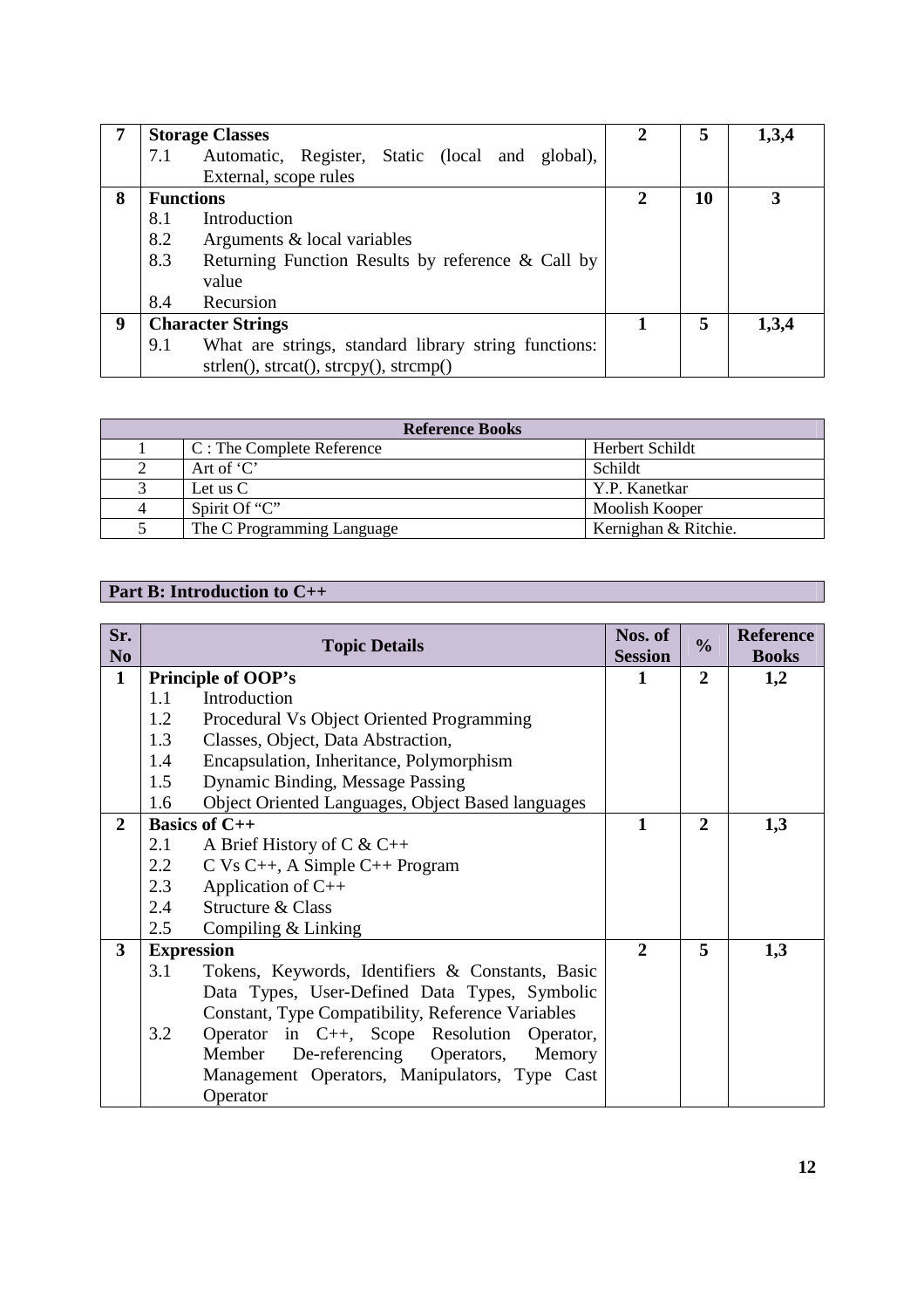| $\overline{\mathbf{4}}$ |      | <b>Functions In C++</b>                                | $\overline{2}$          | 8  | 1,2   |
|-------------------------|------|--------------------------------------------------------|-------------------------|----|-------|
|                         | 4.1  | The Main Function                                      |                         |    |       |
|                         | 4.2  | Function Prototyping, Call by Reference, Call by       |                         |    |       |
|                         |      | Address, Call by Value, Return by Reference            |                         |    |       |
|                         | 4.3  | Function,<br>Default<br>Inline<br>Arguments,<br>Const  |                         |    |       |
|                         |      | Arguments, Function Overloading, Friend Function       |                         |    |       |
| 5                       |      | <b>Classes &amp; Object</b>                            | $\overline{\mathbf{3}}$ | 10 | 1,2   |
|                         | 5.1  | A Sample C++ Program with class                        |                         |    |       |
|                         | 5.2  | <b>Defining Member Functions</b>                       |                         |    |       |
|                         | 5.3  | Making an Outside Function Inline                      |                         |    |       |
|                         | 5.4  | Nesting of Member Functions, Private Member            |                         |    |       |
|                         |      | Functions                                              |                         |    |       |
|                         | 5.5  | Arrays within a Class                                  |                         |    |       |
|                         | 5.6  | Memory Allocation for Objects                          |                         |    |       |
|                         | 5.7  | <b>Static Data Members, Static Member Functions</b>    |                         |    |       |
|                         | 5.8  | Arrays of Objects                                      |                         |    |       |
|                         | 5.9  | Object as Function Arguments, Friendly Functions,      |                         |    |       |
|                         |      | <b>Returning Objects</b>                               |                         |    |       |
|                         | 5.10 | Const member functions, Pointer to Members, Local      |                         |    |       |
|                         |      | Classes                                                |                         |    |       |
| 6                       |      | <b>Constructor &amp; Destructor</b>                    | $\overline{2}$          | 8  | 2,5,6 |
|                         | 6.1  | Constructor - Parameterized Constructor, Multiple      |                         |    |       |
|                         |      | Constructor in a Class, Constructors with Default      |                         |    |       |
|                         |      | Arguments                                              |                         |    |       |
|                         | 6.2  | Dynamic Initialization of Objects, Copy Constructor    |                         |    |       |
|                         |      | Dynamic Constructor, Const Object                      |                         |    |       |
|                         | 6.3  | Destructor                                             |                         |    |       |
| $\overline{7}$          |      | <b>Inheritance</b>                                     | $\overline{2}$          | 7  | 6     |
|                         | 7.1  | Defining Derived Classes, Single Inheritance, Making   |                         |    |       |
|                         |      | a Private Member Inheritable, Multilevel Inheritance,  |                         |    |       |
|                         |      | Hierarchical Inheritance, Multiple Inheritance, Hybrid |                         |    |       |
|                         |      | Inheritance                                            |                         |    |       |
|                         | 7.2  | Virtual Base Classes, Abstract Classes                 |                         |    |       |
|                         | 7.3  | Constructor in Derived Classes, Nesting of Classes     |                         |    |       |

|   | <b>Reference Books</b>                 |                                |  |  |  |
|---|----------------------------------------|--------------------------------|--|--|--|
|   | C++: The Complete Reference            | Herbert Schildt                |  |  |  |
|   | Let us $C_{++}$                        | Kanetkar                       |  |  |  |
| 3 | Object Oriented Programming with $C++$ | E. Balagurusamy                |  |  |  |
|   | $C_{++}$                               | Primer Stanley Lippman & Lajoi |  |  |  |
|   | $C++$ Programming Language             | <b>Bjarne Stroustrup</b>       |  |  |  |
| 6 | $C++$ Programming Bible                | Stevens & Clayton Walnum       |  |  |  |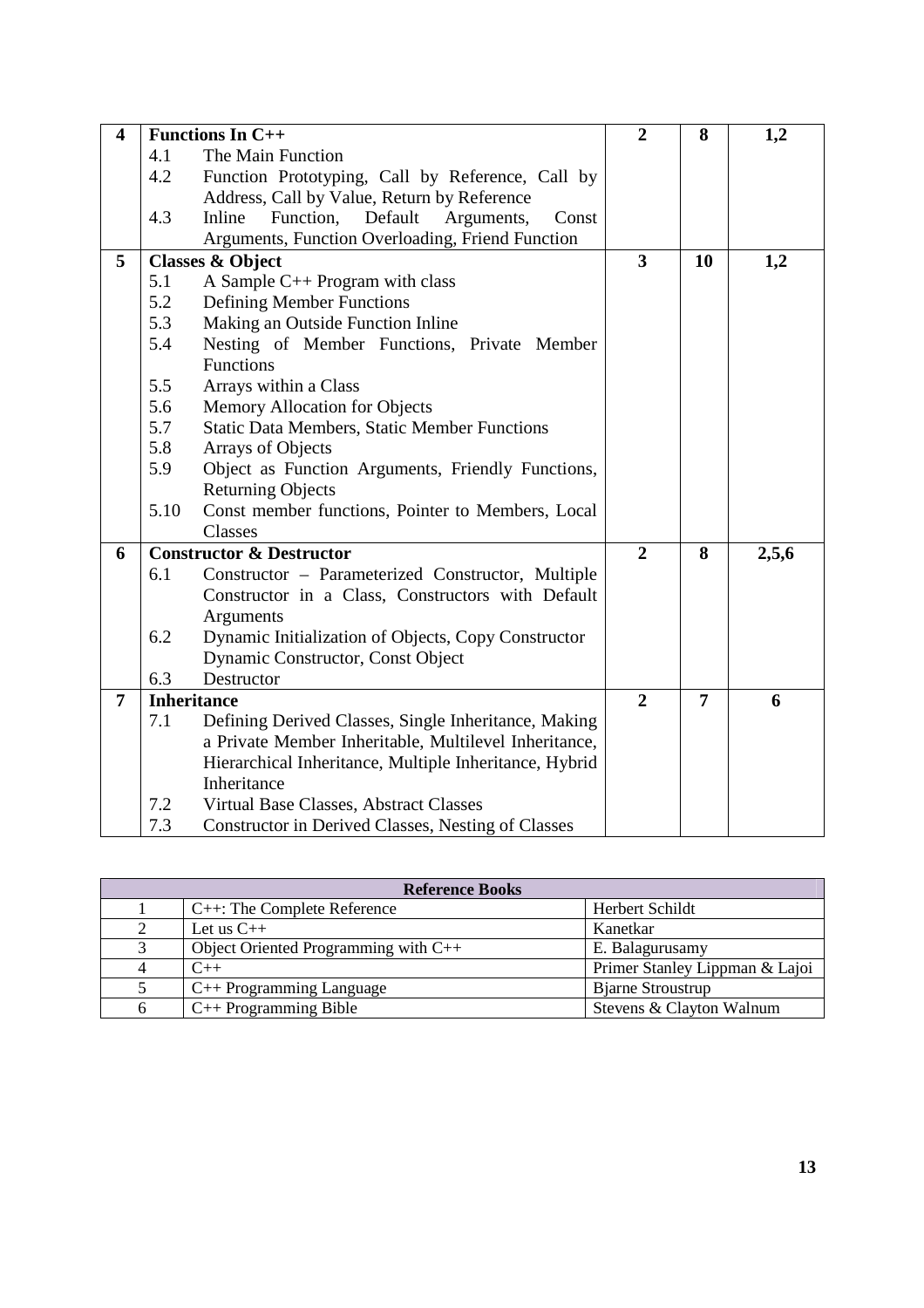| Sr.<br>No. | <b>Subject</b><br>Code | <b>Subject Title</b> | <b>Marks</b> |
|------------|------------------------|----------------------|--------------|
|            | 104                    | Practicals           |              |

The praticals should be based on the subject covered during the Semester. This should be evaluated based on submission of assignment and viva-voce examination.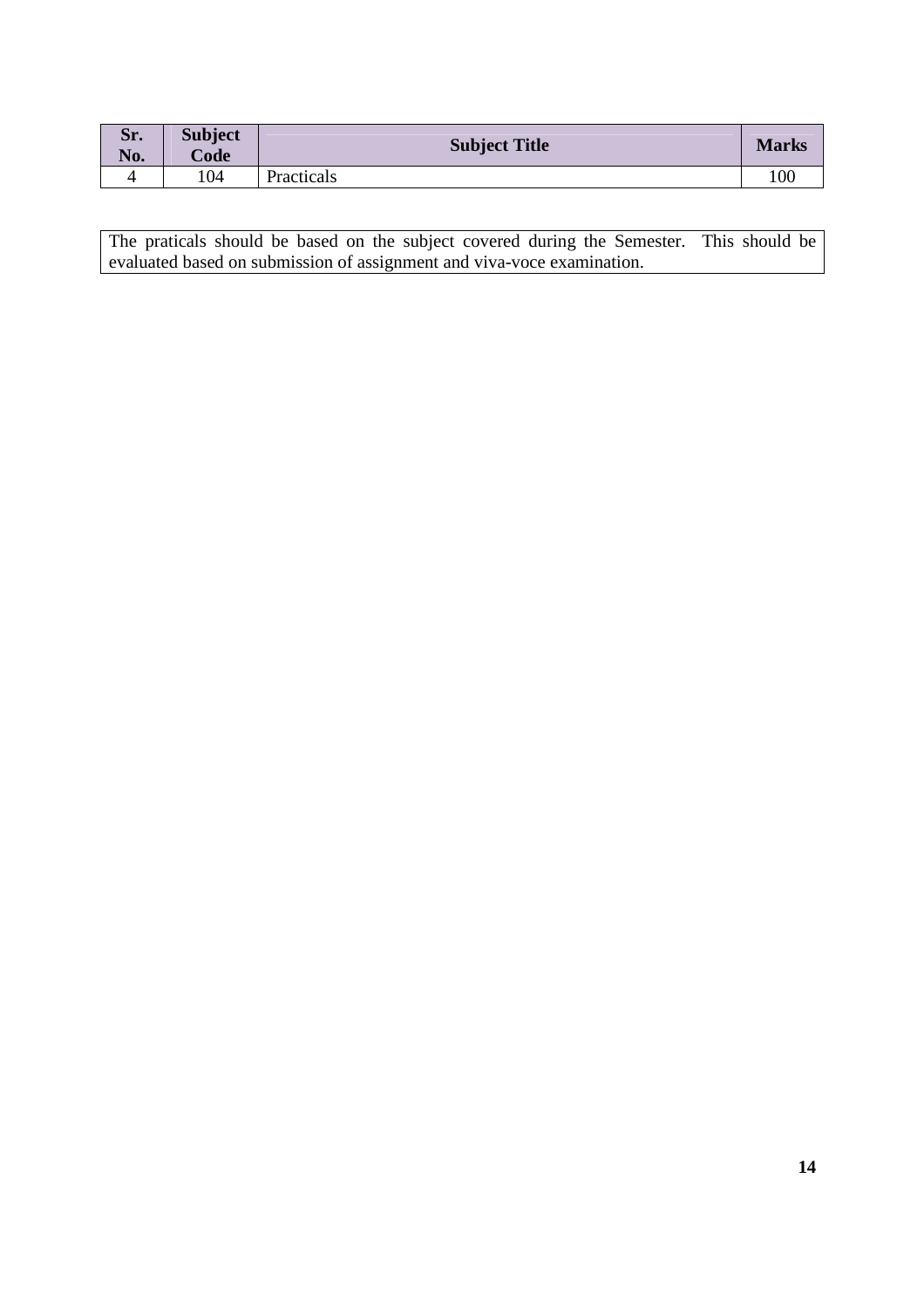## **Semester - II**

| Sr.<br>No. | <b>Subject</b><br>Code | <b>Subject Title</b>                                        | <b>Marks</b> |
|------------|------------------------|-------------------------------------------------------------|--------------|
|            | 201                    | Web Technology including Ecommerce, HTML and Basic<br>Java. | 100          |

# **Part A: Web Technology including ECommerce**

| Sr.<br>N <sub>0</sub> |     | <b>Topic Details</b>                             | Nos. of<br><b>Session</b> | $\frac{0}{0}$ | <b>Reference</b><br><b>Books</b> |
|-----------------------|-----|--------------------------------------------------|---------------------------|---------------|----------------------------------|
| 1                     |     | E-commerce                                       |                           |               | 1,2                              |
|                       | 1.1 | What is Electronic Commerce?                     |                           |               |                                  |
|                       | 1.2 | Benefits of electronic commerce                  |                           |               |                                  |
|                       | 1.3 | How E-commerce works?                            |                           |               |                                  |
|                       | 1.4 | Web Hosting, Obtaining a Digital Certificate     |                           |               |                                  |
|                       | 1.5 | Handling Money on the net, Transaction on the    |                           |               |                                  |
|                       |     | Internet, Requirements of Payments, Procedure    |                           |               |                                  |
|                       |     | followed by cyber cash, Verifone & First Virtual |                           |               |                                  |

# **Part B: HTML**

| Sr.<br>N <sub>0</sub> |     | <b>Topic Details</b>                      | Nos. of<br><b>Session</b> | $\frac{0}{0}$ | <b>Reference</b><br><b>Books</b> |
|-----------------------|-----|-------------------------------------------|---------------------------|---------------|----------------------------------|
|                       |     | <b>HTML</b>                               |                           |               | 3,7,10                           |
|                       | 1.1 | Introduction To HTML, WWW, web publishing |                           |               |                                  |
|                       | 1.2 | Introduction to XML                       |                           |               |                                  |
|                       | 1.3 | Introduction to JavaScript                |                           |               |                                  |

## **Part C: OOD Concepts & Basic Java**

| Sr.<br>N <sub>0</sub> | <b>Topic Details</b>                                       | Nos. of<br><b>Session</b> | $\frac{0}{0}$ | <b>Reference</b><br><b>Books</b> |
|-----------------------|------------------------------------------------------------|---------------------------|---------------|----------------------------------|
| $\mathbf{1}$          | <b>Object Oriented Programming-Basics</b>                  | 4                         | 15            | 4,5,6                            |
|                       | <b>Overview of Programming Paradigms</b><br>1.1            |                           |               |                                  |
|                       | Structure and classes, Encapsulation, Polymorphism.<br>1.2 |                           |               |                                  |
|                       | 1.3<br>Inheritance.                                        |                           |               |                                  |
| $\overline{2}$        | <b>Introduction to Java Programming</b>                    | 2                         | 7             | 4,5,6                            |
|                       | Features of Java – As Programming Language<br>2.1          |                           |               |                                  |
|                       | <b>JDK</b> Environment and Tools<br>2.2                    |                           |               |                                  |
| 3                     | <b>Java-Programming Fundamentals</b>                       | 3                         | 7             | 4,5,6                            |
|                       | <b>Structure of Java Program</b><br>3.1                    |                           |               |                                  |
|                       | Data types, variables, operators, keyword, Naming<br>3.2   |                           |               |                                  |
|                       | conventions.                                               |                           |               |                                  |
|                       | 3.3<br>Flow of control-Decision, Iteration.                |                           |               |                                  |
|                       | 3.4<br>Arrays.                                             |                           |               |                                  |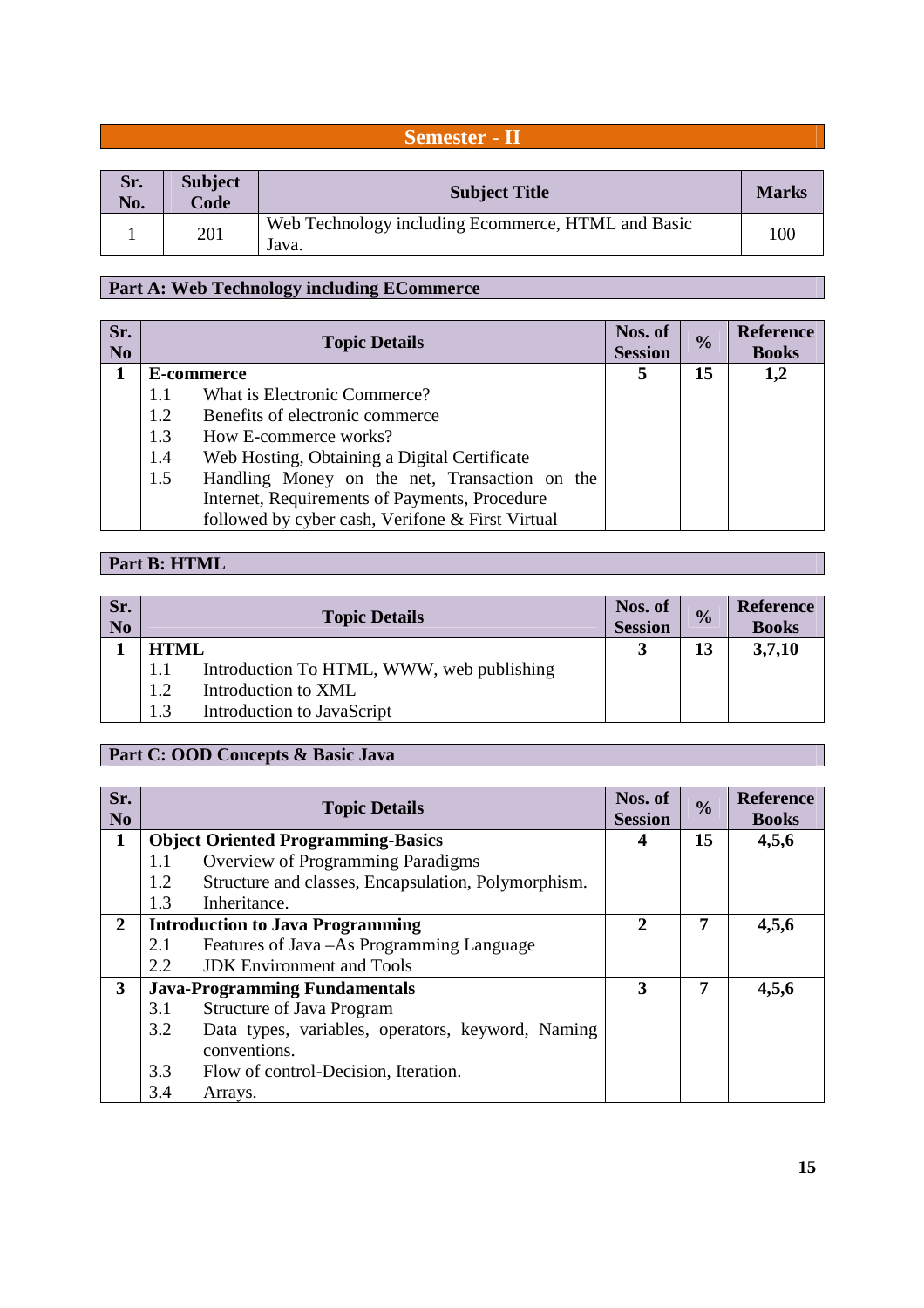| 4 | <b>Classes &amp; Objects</b>                           | 3            | 10 | 4,5,6 |
|---|--------------------------------------------------------|--------------|----|-------|
|   | Class-Members, access Modifiers<br>4.1                 |              |    |       |
|   | 4.2<br>Objects                                         |              |    |       |
|   | 4.3<br>Constructors                                    |              |    |       |
| 5 | <b>Interface-need/function</b>                         | 2            | 7  | 4,5,6 |
|   | Abstract classes<br>5.1                                |              |    |       |
|   | 5.2<br><b>Abstract Method</b>                          |              |    |       |
| 6 | <b>Packages</b>                                        | $\mathbf{2}$ | 6  | 4,5,6 |
|   | 6.1<br>Importing packages                              |              |    |       |
|   | 6.2<br>Java Lang-String, String Buffer, System.        |              |    |       |
|   | 6.3<br>Wrapper class                                   |              |    |       |
| 7 | <b>Event Programming</b>                               | 3            | 10 | 4,5,6 |
|   | Java awt Components (Window, Frame, Panel, Text<br>7.1 |              |    |       |
|   | Field, Label, Button).                                 |              |    |       |
|   | 7.2<br>Layout Manager, Border, Flow, Grid.             |              |    |       |
| 8 | <b>Applet</b>                                          | 3            | 10 | 4,5,6 |
|   | 8.1<br>Java Applet-Applet Life Cycle                   |              |    |       |

|   | <b>Reference Books</b>        |                                   |  |  |  |
|---|-------------------------------|-----------------------------------|--|--|--|
|   | The E-Business                | Daniel Amor                       |  |  |  |
| 2 | E-Commerce                    | S.Jaiswal                         |  |  |  |
| 3 | The Complete Reference HTML   | Thomas A. Powell                  |  |  |  |
| 4 | The Complete Reference Java 2 | Patrick Naughton, Herbert Schildt |  |  |  |
| 5 | The Java Tutorial             | Mary Compione, Kathy Walrath      |  |  |  |
| 6 | Core Java2 vol1 and vol2      | Cay S.Horstmann, Gary Cornell     |  |  |  |
| ⇁ | JavaScript Bible              |                                   |  |  |  |
| 8 | Beginning XML                 | <b>Wrox Press</b>                 |  |  |  |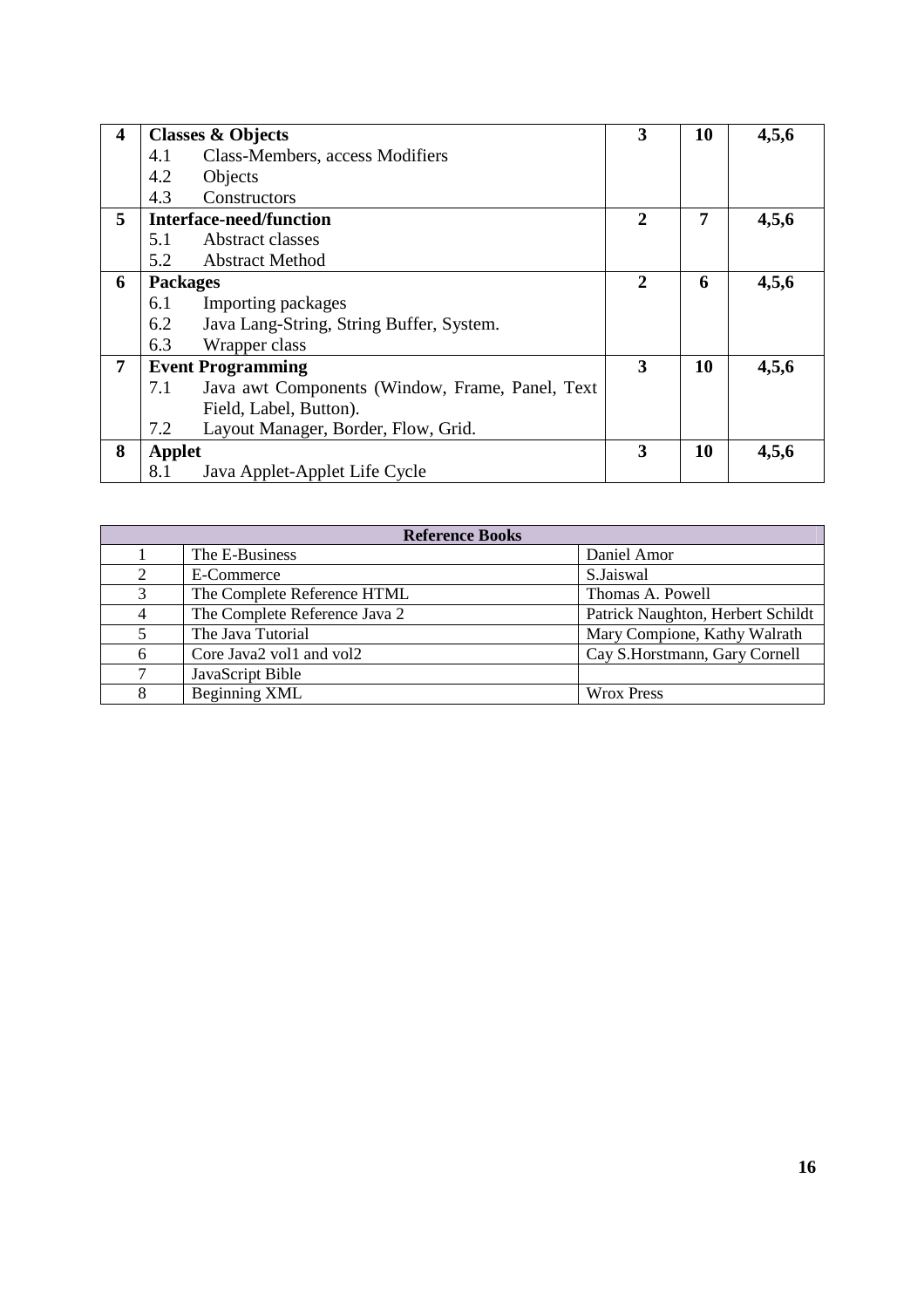| Sr.<br>No. | <b>Subject</b><br>Code | <b>Subject Title</b> | <b>Marks</b> |
|------------|------------------------|----------------------|--------------|
| ∼          | 202                    | Software Engineering | l OC         |

| Sr.<br>N <sub>0</sub>   | <b>Topic Details</b>                                                         | Nos. of<br><b>Session</b> | $\frac{1}{2}$  | <b>Reference</b><br><b>Books</b> |
|-------------------------|------------------------------------------------------------------------------|---------------------------|----------------|----------------------------------|
| $\mathbf{1}$            | <b>System</b><br>concepts<br>,Integrated systems,<br>sub-systems,<br>modules | $\overline{2}$            | 6              | $\overline{2}$                   |
| $\overline{2}$          | Role<br>of<br>analysis and others in<br>systems<br>system<br>development     | $\mathbf{1}$              | $\overline{7}$ | 4,5,6                            |
| $\overline{\mathbf{3}}$ | <b>General Phase of System</b>                                               | $\overline{\mathbf{3}}$   | 20             | $\overline{2}$                   |
|                         | Development Life cycle, feasibility study, Requirements                      |                           |                |                                  |
|                         | capture, detailed Systems analysis, Systems design, testing,                 |                           |                |                                  |
|                         | On-site Implementation and Maintenance                                       |                           |                |                                  |
| 4                       | <b>Fact Finding Methods</b>                                                  | $\boldsymbol{2}$          | $\overline{7}$ | 2,7                              |
| 5                       | <b>Different approaches to Software Development</b>                          | 3                         |                | 2,7                              |
|                         | 5.1<br>Classic Method: Waterfall Model                                       |                           |                |                                  |
|                         | 5.2<br>Prototyping                                                           |                           |                |                                  |
|                         | 5.3<br>Spiral Model                                                          |                           |                |                                  |
|                         | 5.4<br>4 GL or Data Oriented Approach                                        |                           |                |                                  |
| 6                       | <b>Structured analysis and Design method and software</b>                    | 15                        | 40             | 1,3,4,6                          |
|                         | Engineering techniques, Tools and Methodologies in<br>6.1                    |                           |                |                                  |
|                         | systems Development                                                          |                           |                |                                  |
|                         | Application System Modeling - Data Modeling:<br>6.2                          |                           |                |                                  |
|                         | Entity Relationship method, Process Modeling: Data                           |                           |                |                                  |
|                         | <b>Flow Diagrams</b>                                                         |                           |                |                                  |
|                         | 6.3<br>Database Design Methods - Mapping E-R model to                        |                           |                |                                  |
|                         | arrive at the Database Design                                                |                           |                |                                  |
|                         | Normalization Technique for Database Design,<br>6.4                          |                           |                |                                  |
|                         | <b>Controlled De-Normalization</b>                                           |                           |                |                                  |
|                         | 6.5<br>System Documentation Techniques - Introduction,                       |                           |                |                                  |
|                         | Logic<br>System<br>Flow<br>Charts,<br>Representation                         |                           |                |                                  |
|                         | Techniques, Decision Trees, Decision Tables                                  |                           |                |                                  |
|                         | 6.6<br>Pseudo code and structured English                                    |                           |                |                                  |
| $\overline{7}$          | <b>User Interface Design</b>                                                 | $\overline{\mathbf{4}}$   | 10             | 1,2,6                            |
|                         | Menu , screen and Report Layouts designing<br>7.1                            |                           |                |                                  |
|                         | 7.2<br>The mode / style of interaction between the system                    |                           |                |                                  |
|                         | and user                                                                     |                           |                |                                  |

|              | <b>Reference Books</b>                     |                        |  |  |  |
|--------------|--------------------------------------------|------------------------|--|--|--|
|              | Analysis and Design of Information Systems | Senn                   |  |  |  |
|              | Software Engineering Practioner's Approach | Roger Pressman         |  |  |  |
| $\mathbf{c}$ | Introduction to System Analysis and Design | Hawryszkiewycz         |  |  |  |
|              | <b>System Analysis and Design</b>          | Elias M Awad           |  |  |  |
|              | Introducing System Analysis and Design     | Lee                    |  |  |  |
| 6            | System Analysis and Design                 | Perry Edwards          |  |  |  |
|              | <b>Software Engineering Concepts</b>       | <b>Richard Fairley</b> |  |  |  |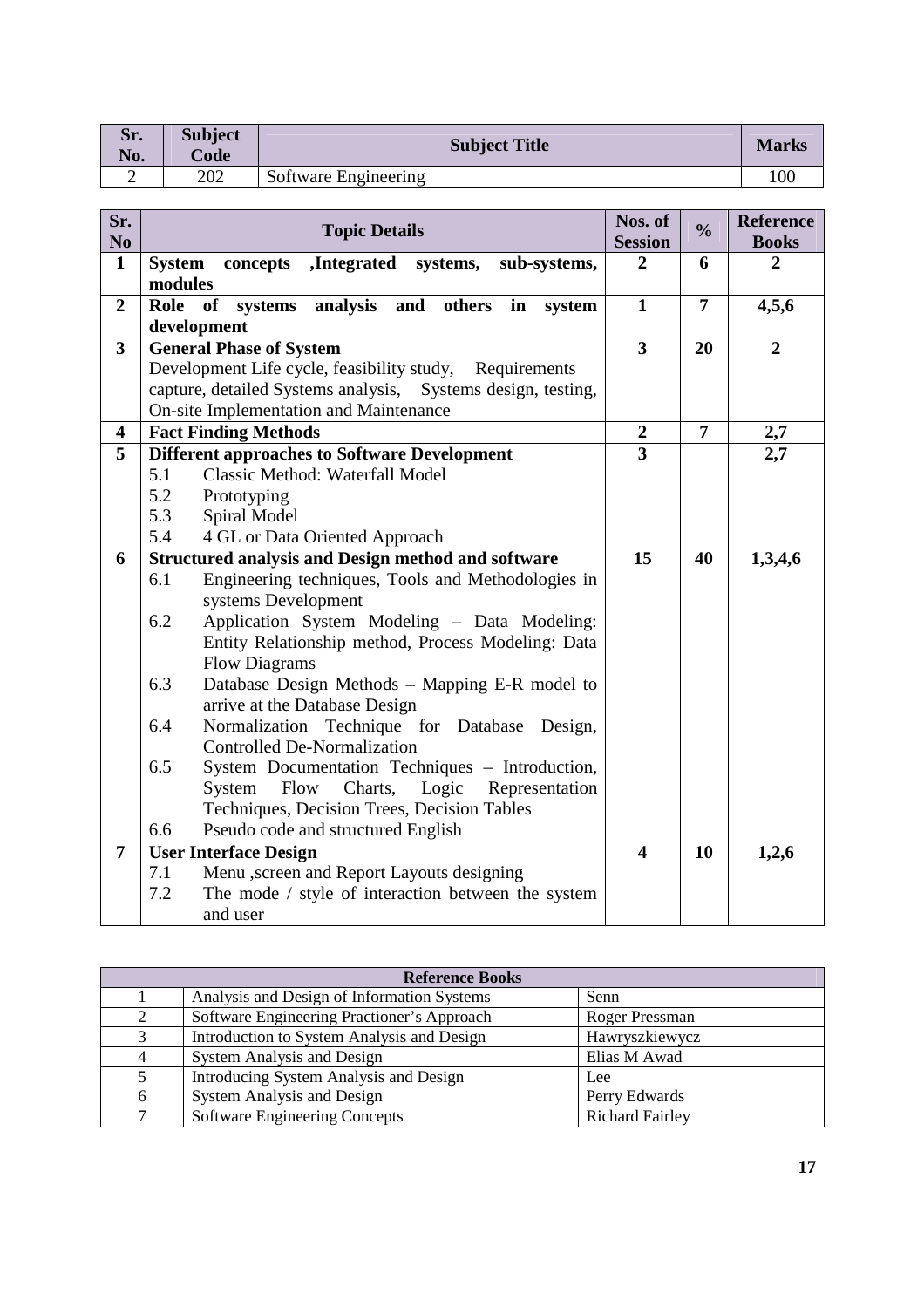| Sr.<br>No. | <b>Subject</b><br>Code | <b>Subject Title</b>                | <b>Marks</b> |
|------------|------------------------|-------------------------------------|--------------|
|            | 203                    | Database Management System & Oracle | 100          |

# **Part A: Database Management System (DBMS)**

| Sr.<br>N <sub>0</sub> | <b>Topic Details</b>                                      | Nos. of<br><b>Session</b> | $\frac{0}{0}$ | <b>Reference</b><br><b>Books</b> |
|-----------------------|-----------------------------------------------------------|---------------------------|---------------|----------------------------------|
| 1                     | <b>Introduction</b>                                       | 1                         | 5             | 1,2,3,6                          |
|                       | History –advantages and limitations of DBMS, Uses<br>1.1  |                           |               |                                  |
|                       | of DBMS                                                   |                           |               |                                  |
|                       | Software modules in DBMS, architecture of DBMS<br>1.2     |                           |               |                                  |
| $\overline{2}$        | <b>Modelling Techniques</b>                               | $\overline{2}$            | 8             | 1,2,4,7                          |
|                       | Different types of models, ER model<br>2.1                |                           |               |                                  |
| 3                     | <b>Introduction to Hierarchical and Network databases</b> |                           | 5             |                                  |
| 4                     | <b>Relational Database</b>                                | $\mathbf{2}$              | 10            | 1,4,5,7                          |
|                       | 4.1<br>Introduction Codd's 12 rules, concepts of domain,  |                           |               |                                  |
|                       | tuple, cardinality                                        |                           |               |                                  |
| 5                     | <b>Normalization</b>                                      | $\boldsymbol{4}$          | 10            | 1,3,4,5                          |
|                       | 5.1<br>Advantages & disadvantages of Normalization        |                           |               |                                  |
|                       | 5.2<br>1NF, 2NF, 3NF, rules with examples                 |                           |               |                                  |
|                       | 5.3<br>Anomalies                                          |                           |               |                                  |
| 6                     | <b>Usage of MS Access, without programming</b>            | 4                         | 10            | 8                                |

|                | <b>Reference Books</b>                  |                       |  |  |  |
|----------------|-----------------------------------------|-----------------------|--|--|--|
|                | Introduction to Database Systems        | C.J.Date              |  |  |  |
| 2              | Database System Concept                 | Korth                 |  |  |  |
| 3              | Principles of Database Management       | <b>James Martin</b>   |  |  |  |
| $\overline{4}$ | <b>Computer Database Organization</b>   | <b>James Martin</b>   |  |  |  |
| 5              | Database Management Systems             | <b>Bipin Desai</b>    |  |  |  |
| 6              | Database Management Systems             | Ramakrishnan & Gehrke |  |  |  |
| 7              | <b>Fundamentals of Database Systems</b> | Elmasri Navathe       |  |  |  |
| 8              | For Microcomputers Application          | Jackson               |  |  |  |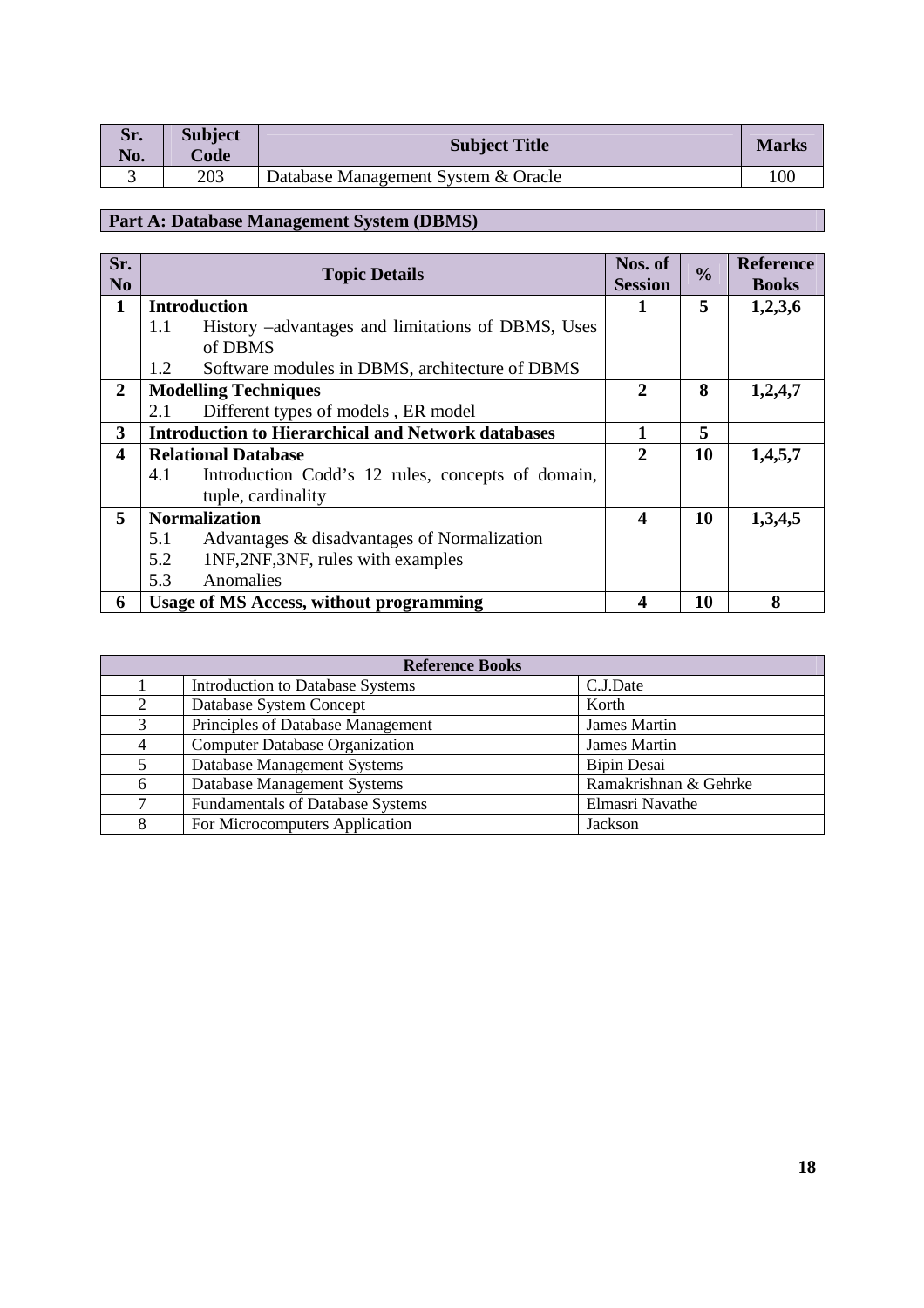## **Part A: Oracle**

| Sr.<br>N <sub>0</sub> | <b>Topic Details</b>                                                            | Nos. of<br><b>Session</b> | $\frac{0}{0}$  | <b>Reference</b><br><b>Books</b> |
|-----------------------|---------------------------------------------------------------------------------|---------------------------|----------------|----------------------------------|
| $\mathbf{1}$          | of<br><b>Overview</b><br>RDBMS, Oracle<br>introduction                          | 1                         | $\blacksquare$ | 1,2                              |
|                       | <b>Architecture, Processes (Background list)</b>                                |                           |                |                                  |
| $\boldsymbol{2}$      | <b>Overview with Tools of Oracle</b>                                            | $\overline{2}$            | 5              | 1,2,3,4                          |
|                       | SQL* Plus, PL/SQL, Forms, Report, Pre-compilers<br>2.1                          |                           |                |                                  |
|                       | (SQL Loader, Import, Export)                                                    |                           |                |                                  |
|                       | 2.2<br>Introduction of SQL, DDL, DML, DTL(TCL)                                  |                           |                |                                  |
|                       | 2.3<br>Basic Data Types- Char, Varchar/varchar2, Long,                          |                           |                |                                  |
|                       | Number,<br>Column-name<br>number,<br>Column-name                                |                           |                |                                  |
|                       | number(P)-fixed point, Column –name number(p,s)-                                |                           |                |                                  |
|                       | floating point Fixed Date data type, Raw data type,                             |                           |                |                                  |
|                       | Long raw data type                                                              |                           |                |                                  |
| 3                     | <b>Table</b>                                                                    | $\boldsymbol{2}$          | 10             | 2,3,4                            |
|                       | 3.1<br><b>Constraint Definition</b>                                             |                           |                |                                  |
|                       | 3.2<br>Domain, Entity, Referential                                              |                           |                |                                  |
|                       | 3.3<br>Create table, Alter table, Drop table, Normalization                     | 3                         |                |                                  |
| 4                     | <b>Commands and Clause</b><br>4.1                                               |                           | 10             | $\boldsymbol{2}$                 |
|                       | Insert , update, delete with 'where' clause<br>4.2<br>Queries and SQL functions |                           |                |                                  |
|                       | 4.3<br>Select with all options                                                  |                           |                |                                  |
|                       | Operations and operators - Arithmetic, Comparison<br>4.4                        |                           |                |                                  |
|                       | Logical, in, not, between, like, all, not, like, %, any,                        |                           |                |                                  |
|                       | exists, not exists, is null, and, or, not                                       |                           |                |                                  |
|                       | 4.5<br>Query Expression operators - Union, intersect, minus                     |                           |                |                                  |
| 5                     | 5.1<br><b>Operators Precedence</b>                                              | $\overline{2}$            | 8              | 2,4                              |
|                       | 5.2<br><b>SQL Functions</b>                                                     |                           |                |                                  |
|                       | Date:<br>Sys_date,<br>time,<br>next_day,<br>new                                 |                           |                |                                  |
|                       | add_months, Last_day, months_between                                            |                           |                |                                  |
|                       | Numeric: round, trunk, abs, ceil, cos, exp, floor                               |                           |                |                                  |
|                       | Character: initcap, lower, upper, trim, translate,                              |                           |                |                                  |
|                       | Length, char                                                                    |                           |                |                                  |
|                       | Conversion: to_char, to_date, to_number                                         |                           |                |                                  |
|                       | Miscellaneous: uid, User, nvi, vsize                                            |                           |                |                                  |
|                       | Group Function: Avg, max, min, sum, count, Group                                |                           |                |                                  |
|                       | by clause Having clause                                                         |                           |                |                                  |
| 6                     | <b>Expression</b>                                                               | $\overline{\mathbf{3}}$   | 10             | $\overline{2}$                   |
|                       | Set operations - Union , union all, intersect, minus<br>6.1                     |                           |                |                                  |
|                       | 6.2<br>Relating data through join concept                                       |                           |                |                                  |
|                       | 6.3<br>Join theory - Simple join, equi join, non equi join, self                |                           |                |                                  |
|                       | join, outer join                                                                |                           |                |                                  |
|                       | Table aliases, query and sub queries case<br>6.4                                |                           |                |                                  |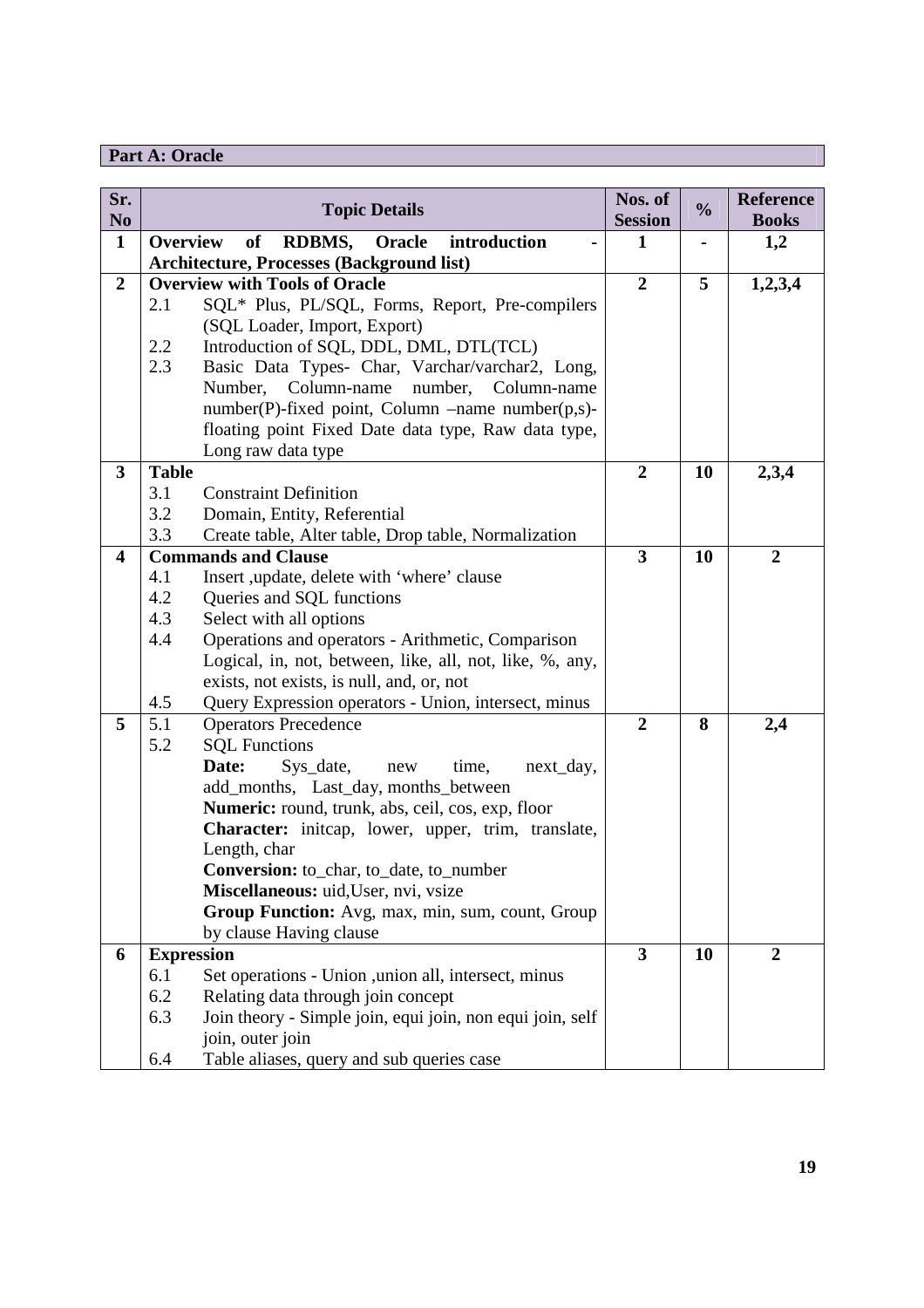|     | <b>Introduction to PL/SQL</b>                      |  |  |
|-----|----------------------------------------------------|--|--|
|     | Cursor Management - Static cursor, Dynamic cursor, |  |  |
|     | Explicit $\&$ implicit cursor                      |  |  |
| 7.2 | Cursor for loop, Parametric cursor                 |  |  |

| <b>Reference Books</b> |                      |                     |  |  |
|------------------------|----------------------|---------------------|--|--|
|                        | Understanding ORACLE | Perry J. & Later J. |  |  |
|                        | Oracle 7             | Ivan Byrass         |  |  |
|                        | SQL                  | Scott Urman         |  |  |
| 4                      | Oracle-One on One    | Wrox                |  |  |